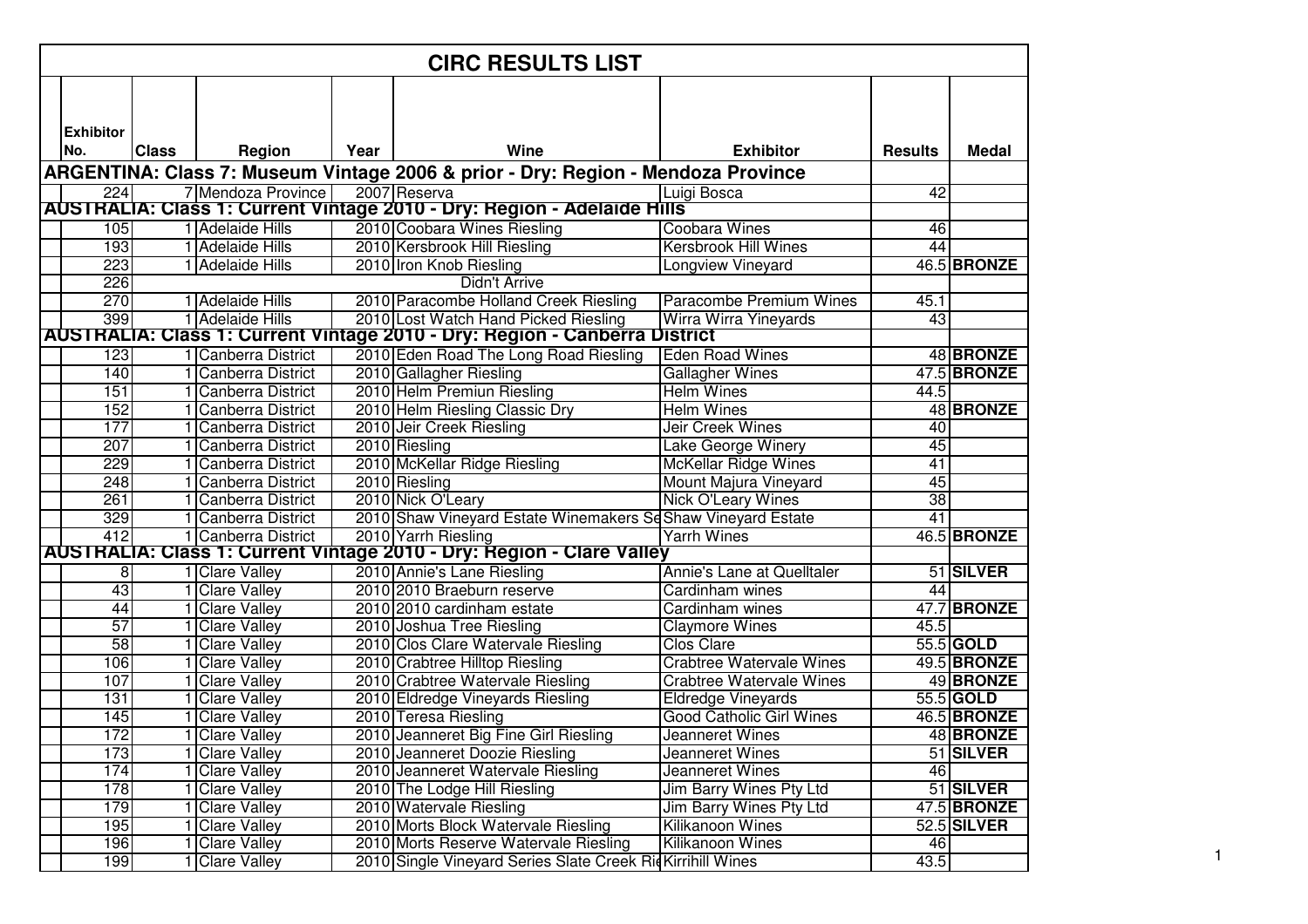| 202              | 1 Clare Valley                 | <b>KNAPPSTEIN WINES</b><br>2010 Ackland Watervale Riesling                                                           | 49 BRONZE          |
|------------------|--------------------------------|----------------------------------------------------------------------------------------------------------------------|--------------------|
| 203              | <b>Clare Valley</b>            | 2010 Hand Picked Riesling<br><b>KNAPPSTEIN WINES</b>                                                                 | 44.5               |
| 206              | <b>Clare Valley</b>            | 2010 Koonowla 2010 Riesling<br>Koonowla Wines                                                                        | 43                 |
| 215              | <b>Clare Valley</b>            | 2010 Leo Buring Clare Valley Riesling<br>Leo Buring Pty Ltd                                                          | 44                 |
| 253              | <b>Clare Valley</b>            | 2010 Mr. Riggs Watervale Riesling<br>Mr. Riggs                                                                       | 52 SILVER          |
| 259              | <b>Clare Valley</b>            | <b>Naked Run Wines</b><br>2010 The First                                                                             | 55.5 GOLD          |
| 263              | <b>Clare Valley</b>            | 2010 O'Leary Walker Wines Polish Hill Rive O'Leary Walker Wines                                                      | 47.5 BRONZE        |
| 264              | <b>Clare Valley</b>            | 2010 O'Leary Walker Wines Watervale Ries O'Leary Walker Wines                                                        | 47 BRONZE          |
| 280              | <b>Clare Valley</b>            | 2010 The Skilly<br>Penna Lane Vintners                                                                               | 45.5               |
| 289              |                                | <b>Didn't Arrive</b>                                                                                                 |                    |
| 290              | <b>Clare Valley</b>            | 2010 Pikes "The Merle" Riesling<br><b>Pikes Vintners</b>                                                             | 51.5 SILVER        |
| 291              | 1 Clare Valley                 | 2010 Pikes "Traditionale" Riesling<br><b>Pikes Vintners</b>                                                          | 48 BRONZE          |
| 323              | <b>Clare Valley</b>            | 2010 Sevenhill Inigo Riesling<br>Sevenhill Cellars                                                                   | 51 SILVER          |
| 343              | <b>Clare Valley</b>            | 2010 Stephen John Clare Valley Watervale Stephen John Wines                                                          | 50 BRONZE          |
| 353              | <b>Clare Valley</b>            | 2010 Taylors Riesling<br><b>Taylors Wines</b>                                                                        | 51 SILVER          |
| 354              | <b>Clare Valley</b>            | 2010 Taylors St Andrews Riesling<br><b>Taylors Wines</b>                                                             | 43.5               |
| 362              | <b>Clare Valley</b>            | The Rise Vineyards<br>2010 Rise Watervale Riesling                                                                   | 51 SILVER          |
| 363              | <b>Clare Valley</b>            | 2010 DJW Riesling<br>The Wilson Vineyard                                                                             | 44.5               |
| 364              | <b>Clare Valley</b>            | 2010 Polish Hill River Riesling<br>The Wilson Vineyard                                                               | 51 SILVER          |
| 374              | <b>Clare Valley</b>            | 2010 Tim Adams Riesling<br><b>Tim Adams Wines</b>                                                                    | 55.5 GOLD          |
| 376              | <b>Clare Valley</b>            | 2010 Tim Gramp Wines Clare Valley Water Tim Gramp Wines                                                              | 49.5 BRONZE        |
| 377              | <b>Clare Valley</b>            | <b>Tim McNeil Wines</b><br>2010 Reserve Watervale Riesling                                                           | 45.5               |
| $\overline{378}$ | <b>Clare Valley</b>            | 2010 Watervale Riesling<br><b>Tim McNeil Wines</b>                                                                   | 46.5 BRONZE        |
| 380              | 1 Clare Valley                 | 2010 Tower Estate Watervale Vineyard Ries Tower Estate                                                               | 46.5 BRONZE        |
|                  |                                | AUSTRALIA: Class 1: Current Vintage 2010 - Dry: Region - Eden Valley                                                 |                    |
| 14               | 1 Eden Valley                  | 2010 McGuigan Shortlist Riesling<br>Australian Vintage Ltd                                                           | 55.5 GOLD          |
| 52               | 1 Eden Valley                  | 2010 The Chateau Eden Valley Riesling<br>Chateau Tanunda                                                             | 47 BRONZE          |
| 109              | 1 Eden Valley                  | 2010 Wonderland of Eden Valley<br><b>Dandelion Vineyards</b>                                                         | <b>48.5 BRONZE</b> |
| 121              | 1 Eden Valley                  | 2010 Eden Valley Riesling<br>Eden Hall Wines Pty Ltd                                                                 | 48 BRONZE          |
| 127              | 1 Eden Valley                  | <b>Edenmae Estate Wines</b><br>2010 Eden Valley Riesling                                                             | 51.5 SILVER        |
| 129              | 1 Eden Valley                  | 2010 Elderton Eden Valley Riesling<br><b>Elderton Wines</b>                                                          | 45.5               |
| 147              | 1 Eden Valley                  | 2010 WD<br>WD                                                                                                        |                    |
| 148              | 1 Eden Valley                  | 2010 WD<br><b>WD</b>                                                                                                 |                    |
| 154              | <b>Eden Valley</b>             | 2010 The Exception' Riesling<br><b>Hentley Farm Wines</b>                                                            | 47 BRONZE          |
| 189              | 1 Eden Valley                  | 2010 Eden Valley Riesling<br><b>Karra Yerta Wines</b>                                                                | 55.5 GOLD          |
| 216              | 1 Eden Valley                  | 2010 Leo Buring Leonay Riesling<br>Leo Buring Pty Ltd                                                                | 43                 |
| 228              | 1 Eden Valley                  | 2010 Mcleans Farm<br>mc leans farm                                                                                   | 46                 |
| 250              | 1 Eden Valley                  |                                                                                                                      |                    |
| 256              | 1 Eden Valley                  | 2010 Andrew Seppelt Wines Riesling<br><b>Murray Street Vineyards</b>                                                 | 43.5               |
| 275              | <b>Eden Valley</b>             | 2010 Penfolds Koonunga Hill Autumn Rieslin Penfolds Wines Pty Ltd                                                    | 50 BRONZE          |
| 300              | <b>Eden Valley</b>             | 2010 The Eden<br>Poonawatta Estate                                                                                   | 51 SILVER          |
| 312              | <b>Eden Valley</b>             | 2009 The Family<br><b>Rileys of Eden Valley</b>                                                                      | 46                 |
| 337              | 1 Eden Valley                  | 2010 Sons of Eden Freya<br>Sons of Eden                                                                              | 43                 |
| 339              | 1 Eden Valley                  |                                                                                                                      |                    |
|                  |                                |                                                                                                                      |                    |
| 489<br>342       | 1 Eden Valley<br>1 Eden Valley | 2010 Poverty Hill Eden Valley Riesling<br><b>Poverty Hill Wines</b><br>2010 Peace of Eden Riesling<br>St John's Road | 45<br>48 BRONZE    |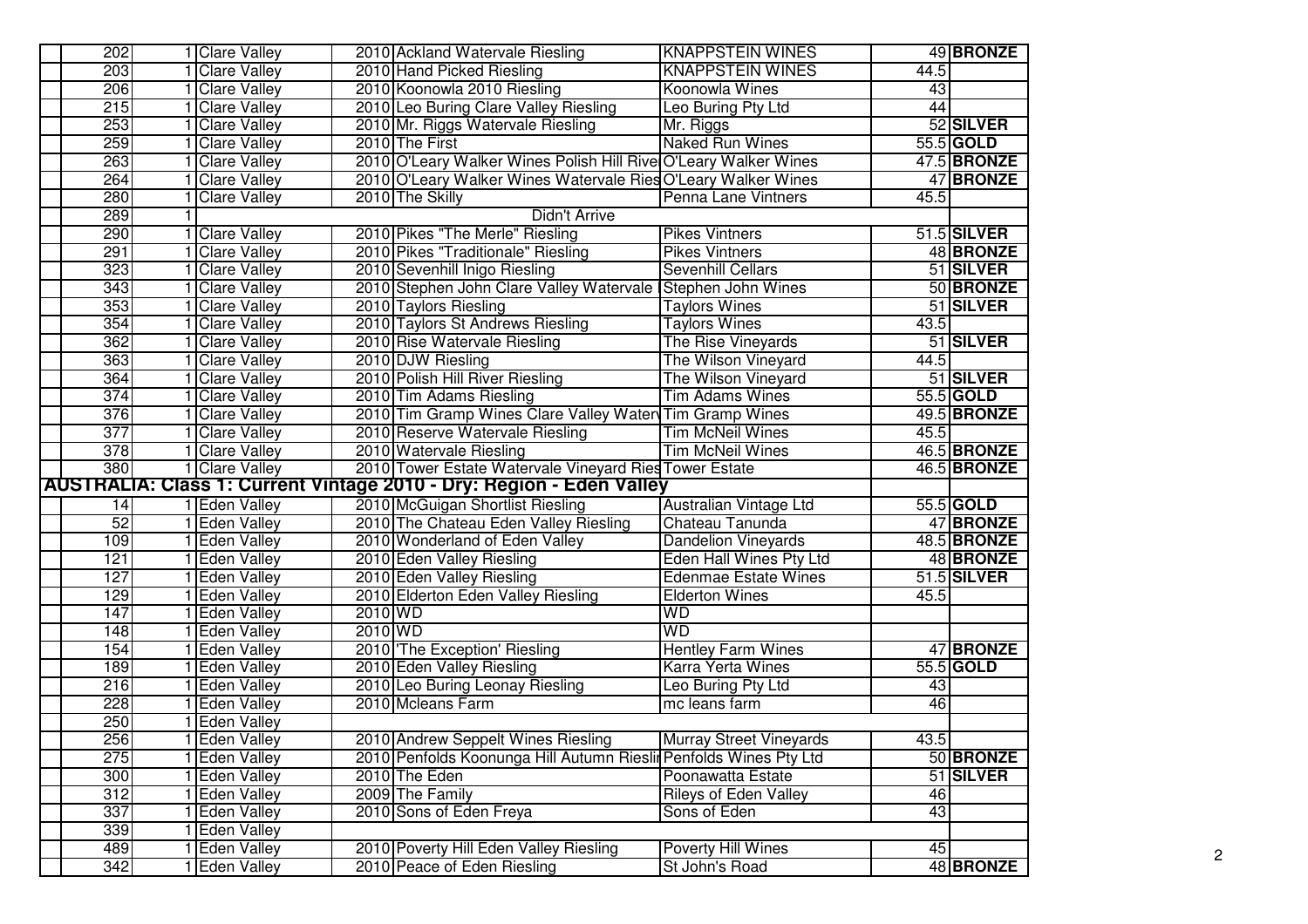| 369                                                                      | 1 Eden Valley           | 2010 Heggies Vineyard Riesling<br>The Yalumba Wine Company                     |                   | 55.5 GOLD          |  |  |
|--------------------------------------------------------------------------|-------------------------|--------------------------------------------------------------------------------|-------------------|--------------------|--|--|
| 370                                                                      | 1 Eden Valley           | 2010 Pewsey Vale Riesling<br>The Yalumba Wine Company                          |                   | 48.5 BRONZE        |  |  |
| 373                                                                      | 1 Eden Valley           | 2010 Thorn-Clarke Sandpiper Riesling<br><b>Thorn-Clarke Wines</b>              |                   | <b>46.5 BRONZE</b> |  |  |
| 383                                                                      | 1 Eden Valley           | 2010 Trevor Jones Bistro Riesling<br><b>Trevor Jones</b>                       |                   | 51 SILVER          |  |  |
| 398                                                                      | 1 Eden Valley           | 2010 Winter Creek Eden Valley Riesling<br>Winter Creek Wine                    | 44.5              |                    |  |  |
| 400                                                                      | 1 Eden Valley           | 2010 Wolf Blass Gold Label Riesling<br>Wolf Blass Wines Pty Ltd                | 45.5              |                    |  |  |
|                                                                          |                         | <b>AUSTRALIA: Class 1: Current Vintage 2010 - Dry: Region - Great Southern</b> |                   |                    |  |  |
|                                                                          | 1 Great Southern        | 2010 3 Drops Riesling<br>3 Drops                                               |                   | 55.5 GOLD          |  |  |
| 3                                                                        | 1 Great Southern        | 2010 Abbey Creek Riesling<br><b>Abbey Creek Vineyard</b>                       | 45.5              |                    |  |  |
| 46                                                                       | 1 Great Southern        | 2010 Castelli Riesling<br><b>Castelli Estate</b>                               |                   | 48 BRONZE          |  |  |
| 134                                                                      | 1 Great Southern        | 2010 Ferngrove Cossack Riesling<br><b>Ferngrove Vineyards Estate</b>           |                   | 48 BRONZE          |  |  |
| 139                                                                      | 1 Great Southern        | 2010 Dryland Riesling<br><b>Galafrey Wines</b>                                 | 45                |                    |  |  |
| 491                                                                      | <b>Great Southern</b>   | 2010 Whispering Hill Mount Barker Riesling Capel Vale Wines                    | 46                |                    |  |  |
| 160                                                                      | <b>Great Southern</b>   | 2010 Howard Park Porongurup Riesling<br><b>Howard Park Wines</b>               |                   | 48.5 BRONZE        |  |  |
| 141                                                                      | <b>Great Southern</b>   | 2010 Gilberts Mt Barker Riesling<br><b>Gilbert Wines</b>                       |                   | 56 Top GOLD        |  |  |
| 161                                                                      | <b>Great Southern</b>   | 2010 Howard Park Riesling<br><b>Howard Park Wines</b>                          |                   | 52.5 SILVER        |  |  |
| 185                                                                      | <b>Great Southern</b>   | 2010 Kalgan River Riesling<br>Kalgan River Wines                               |                   | 47 BRONZE          |  |  |
| 192                                                                      | <b>Great Southern</b>   | 2010 Kerrigan and Berry<br>Kerrigan and Berry Wines                            |                   | 47 BRONZE          |  |  |
| 249                                                                      | <b>Great Southern</b>   | 2010 Gravel Pit Riesling<br><b>Mount Trio</b>                                  |                   | 48.5 BRONZE        |  |  |
| 381                                                                      | 1 Great Southern        | 2010 Trevelen Farm Riesling<br>Trevelen Farm: Great Souther                    |                   | 47.5 BRONZE        |  |  |
| <b>AUSTRALIA: Class 1: Current Vintage 2010 - Dry: Region - Tasmania</b> |                         |                                                                                |                   |                    |  |  |
| 59                                                                       | 1 Tasmania              | 2010 Coal Valley Vineyard Riesling<br>Coal Valley Vineyard                     | $\overline{42.5}$ |                    |  |  |
| 113                                                                      | 1 Tasmania              | 2010 Derwent Estate Riesling<br><b>Derwent Estate Wines</b>                    |                   | 47.5 BRONZE        |  |  |
| 138                                                                      | 1 Tasmania              | 2010 Freycinet Vineyard Riesling<br><b>Freycinet Vineyard</b>                  | 43                |                    |  |  |
| 143                                                                      | 1 Tasmania              | 2010 Goaty Hill Riesling<br><b>Goaty Hill Wines</b>                            | 44                |                    |  |  |
| 157                                                                      | 1 Tasmania              | 2010 Holm Oak Vineyards Riesling<br>Holm Oak Vineyards                         | 44.5              |                    |  |  |
| 190                                                                      | 1   Tasmania            | 2010 Kate Hill Riesling<br>Kate Hill Wines                                     |                   | 56 Top GOLD        |  |  |
| 239                                                                      | 1 Tasmania              | 2010 Moores Hill Riesling<br><b>Moores Hill</b>                                | 44.5              |                    |  |  |
| 302                                                                      | 1 Tasmania              | 2010 Puddleduck Vineyard Riesling<br><b>Puddleduck Vineyard</b>                |                   | 46.5 BRONZE        |  |  |
| 366                                                                      | 1 Tasmania              |                                                                                |                   |                    |  |  |
| 386                                                                      | 1 Tasmania              | <b>Velo Wines</b><br>2010 Velo Riesling                                        |                   | 48 BRONZE          |  |  |
| 497                                                                      | 1 Tasmania              | 2010 Bass Fine Wine Strait Riesling<br><b>Bass Fine Wines</b>                  | 44                |                    |  |  |
|                                                                          |                         | <b>AUSTRALIA: Class 1: Current Vintage 2010 - Dry: Region - Various</b>        |                   |                    |  |  |
| 164                                                                      | 1 Barossa               | 2010 Jacob's Creek Reserve Barossa Riesli Jacob's Creek Wines                  |                   | 55.5 GOLD          |  |  |
| 150                                                                      | 1 Other                 | 2010 Riesling<br>Halfmoon wines                                                |                   | 46.5 BRONZE        |  |  |
| 230                                                                      | <b>Central Victoria</b> | 2010 Basilisk Riesling<br><b>McPherson Wines</b>                               |                   | 55.5 GOLD          |  |  |
| 233                                                                      | Central Victoria        | 2010 Blackwood Park Riesling<br><b>Mitchelton Wines</b>                        |                   | 51 SILVER          |  |  |
| 25                                                                       | 1 Pemberton             | 2010 Bellarmine Riesling Dry<br><b>Bellarmine Wines</b>                        | 42                |                    |  |  |
| 292                                                                      | 1 Mount Barker          | 2010 Plantagenet Riesling<br><b>Plantagenet Wines</b>                          |                   | 51.5 SILVER        |  |  |
| 20                                                                       | <b>Currency Creek</b>   | 2010 Ballast Stone Riesling<br><b>Ballast Stone Estate</b>                     | 44.5              |                    |  |  |
| 4                                                                        | <b>Frankland River</b>  | 2010 Alkoomi Frankland River Riesling<br>Alkoomi Wines                         | 45.5              |                    |  |  |
| 35                                                                       | 1 The Peninsulas        | 2010 Riesling<br><b>Boston Bay</b>                                             |                   | 47 BRONZE          |  |  |
| 237                                                                      | 1 Grampians             | 2010 Montara Grampians Riesling<br><b>Montara Winery</b>                       | 44                |                    |  |  |
| 124                                                                      | 1 High Eden             | 2010 Eden Springs High Eden Riesling<br>Eden Springs                           |                   | 46.5 BRONZE        |  |  |
| 30 <sub>o</sub>                                                          | 1 Barossa               | 2010 Bethany Eden Valley Reserve Riesling Bethany Wines                        | 45                |                    |  |  |
| 245                                                                      | 1 Hilltops              | 2010 Moppity Vineyards Riesling<br><b>Moppity Vineyards</b>                    | 45                |                    |  |  |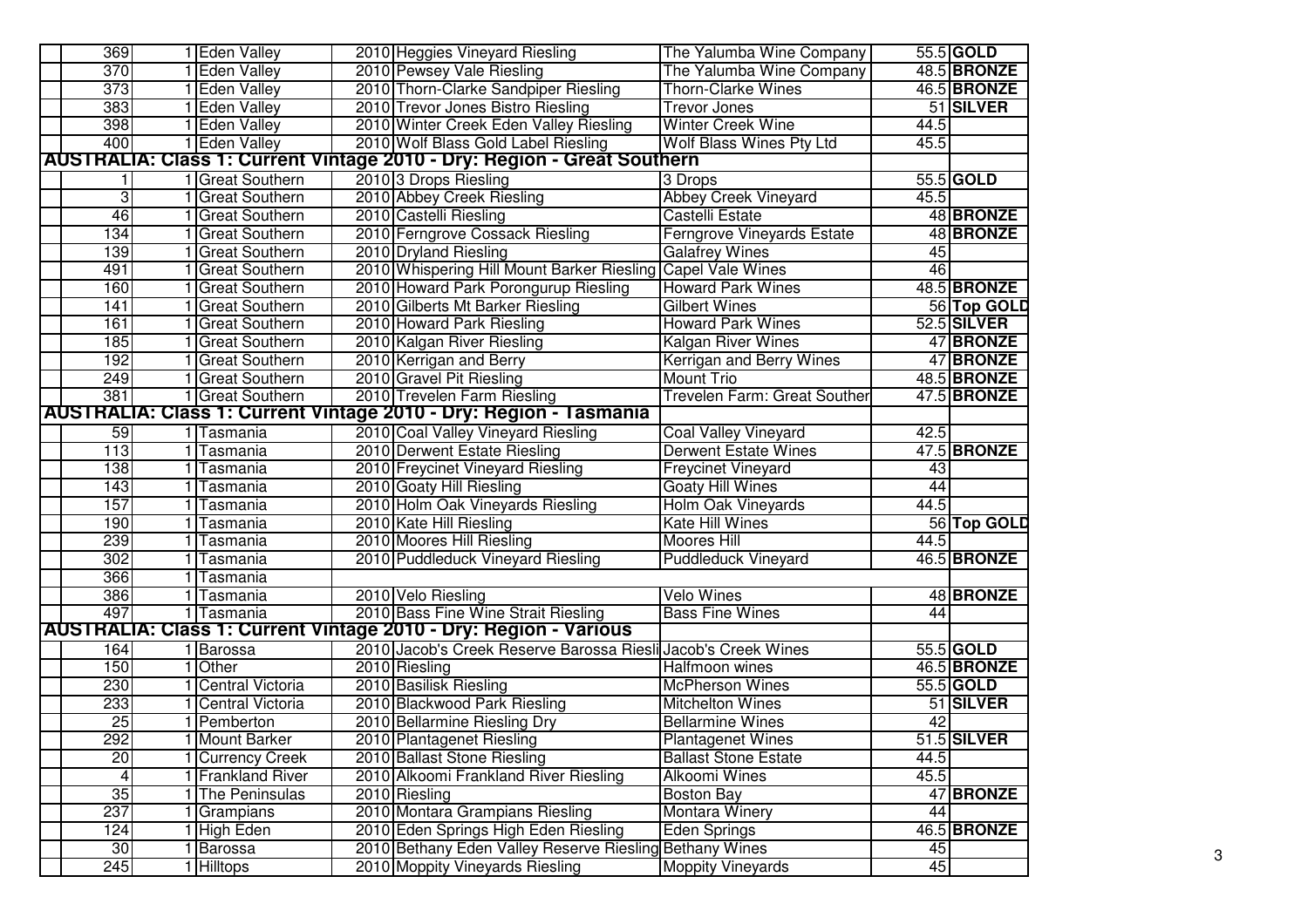| 231                        | 1 Other              |  | 2010 Inheritance Riesling                                                 | <b>McWilliam's Wines</b>          |                 | 48.5 BRONZE        |
|----------------------------|----------------------|--|---------------------------------------------------------------------------|-----------------------------------|-----------------|--------------------|
| 389                        | 1 King Valley        |  | 2010 Gapsted Valley Selection Riesling                                    | Victorian Alps Winery             |                 | 49 BRONZE          |
| 205                        | 1 Limestone Coast    |  | 2010 Sofiel's Gift                                                        | Koonara Wines Pty Ltd             | 45              |                    |
| 303                        | 1 Coonawarra         |  | 2010 Raidis Estate "The Kid" Riesling                                     | <b>Raidis Estate</b>              |                 | 51 SILVER          |
| 117                        | 1 Pyrenees           |  | 2010 DogRock Riesling                                                     | DogRock Winery                    | 43              |                    |
| 53                         | Southern Highlands   |  | 2010 Cherry Tree Hill Riesling                                            | <b>Cherry Tree Hill Wines</b>     | 43              |                    |
| 115                        | Geelong              |  | 2010 Dinny Goonan Riesling                                                | <b>Dinny Goonan Wines</b>         | 42.5            |                    |
| 271                        | Wrattonbully         |  | 2010 Patrick 'Estate' Riesling                                            | <b>Patrick of Coonawarra</b>      |                 | 46.5 BRONZE        |
| $\overline{347}$           | 1 Nagambie Lakes     |  | 2010 Wine Club Riesling                                                   | <b>Tahbilk</b>                    | 46              |                    |
| 33                         | 1 Hilltops           |  | 2010 Hilltops Riesling                                                    | <b>Binbilla</b>                   | 45.5            |                    |
| 244                        | 1 Hilltops           |  | 2010 Lock and Key Riesling                                                | <b>Moppity Vineyards</b>          |                 | 48.5 BRONZE        |
| 317<br>1 Barossa           |                      |  | 2010 Single Vineyard Riesling                                             | <b>Ross Estate Wines</b>          |                 | 51 SILVER          |
|                            | 379<br>1 King Valley |  | 2010 Riesling                                                             | <b>Toombullup North Winery</b>    |                 | 52 SILVER          |
| 401                        | 1 Other              |  | 2010 Wolf Blass Yellow Label Riesling                                     | Wolf Blass Wines Pty Ltd          |                 | 55.5 GOLD          |
| 213<br>Coonawarra          |                      |  | 2010 Leconfield Old Vines Riesling                                        | Leconfield Wines                  |                 | 46.5 BRONZE        |
| 336<br>Porongurup          |                      |  | 2010 Singlefile Estate Riesling                                           | <b>Singlefile Estate</b>          | 45              |                    |
| 407<br><b>Mount Barker</b> |                      |  | 2010 X by Xabregas Figtree Vineyard                                       | <b>Xabregas Wines</b>             |                 | 51.5 SILVER        |
| 408<br>1 Mount Barker      |                      |  | 2010 Xabregas White Label                                                 | <b>Xabregas Wines</b>             |                 | 50 BRONZE          |
| 313                        | 1 Mudgee             |  | 2010 Robert Stein Reserve Riesling                                        | <b>Robert Stein Winery</b>        |                 | <b>46.5 BRONZE</b> |
| 346                        | 1 Nagambie Lakes     |  | 2010 Riesling                                                             | <b>Tahbilk</b>                    |                 | 48.5 BRONZE        |
|                            |                      |  | AUSTRALIA: Class 2: Current Vintage 2010 - Semi-Dry: Region - Various     |                                   |                 |                    |
| 6                          | 2 Clare Valley       |  | 2010 Angove Vineyard Select Clare Valley F Angove Family Winemakers       |                                   |                 | 46.5 BRONZE        |
| 28                         | 2 Grampians          |  | 2010 Best's Great Western Riesling                                        | Best's Wines Pty Ltd              |                 | 47.5 BRONZE        |
| 29                         | 2 Grampians          |  | 2010 Best's Great Western Single Vineyard Best's Wines Pty Ltd            |                                   |                 | 46.5 BRONZE        |
| 262                        | 2 Grampians          |  | 2010 Northern Estates Riesling                                            | Northern Melbourne Institute o    |                 | 51 SILVER          |
| 111                        | 2 McLaren Vale       |  | 2010 The Dry Dam Riesling                                                 | d'Arenberg                        | 45.5            |                    |
| 409                        | 2 Mount Barker       |  | 2010 X by Xabregas Spencer Vineyard                                       | <b>Xabregas Wines</b>             |                 | 48 BRONZE          |
| 314                        | 2 Mudgee             |  | 2010 Robert Stein Half Dry Riesling                                       | <b>Robert Stein Winery</b>        | 45              |                    |
| 222                        | 2 Orange             |  | 2010 Weemala Riesling                                                     | Logan                             | 43              |                    |
| $\overline{26}$            | 2 Pemberton          |  | 2010 Bellarmine Riesling                                                  | <b>Bellarmine Wines</b>           |                 | 53.5 SILVER        |
| 5                          | 2 Riverland          |  | 2010 Angove Long Row Riesling                                             | <b>Angove Family Winemakers</b>   | 45.5            |                    |
| 497                        | 2 Canberra District  |  | 2010 Helm Half Dry Riesling                                               | <b>Helm Wines</b>                 | 43              |                    |
| 136                        | 2 Canberra District  |  | 2010 Alinga                                                               | Four Winds Vineyard               | 42.5            |                    |
|                            |                      |  | <b>AUSTRALIA: Class 3: Current Vintage 2010 - Sweet: Region - Various</b> |                                   |                 |                    |
| 254                        | 3 Adelaide Hills     |  | 2010 Mr. Riggs 'Ein Riese' Riesling                                       | Mr. Riggs                         | 45.5            |                    |
| 234                        | 3 Central Victoria   |  | 2010 Blackwood Park Botrytis Riesling                                     | <b>Mitchelton Wines</b>           | 45.5            |                    |
| 375                        | 3 Clare Valley       |  | 2010 Tim Adams Botrytis Riesling                                          | <b>Tim Adams Wines</b>            | 45              |                    |
| 208                        | 3 Eden Valley        |  | 2010 Live Wire Medium Sweet Riesling                                      | Langmeil Winery                   | 45              |                    |
| 257                        | 3 Eden Valley        |  | 2010 Murray Street Vineyards TBM Riesling Murray Street Vineyards         |                                   |                 | 51 SILVER          |
| 116                        | 3 Geelong            |  | 2010 Dinny Goonan Early Harvest Riesling                                  | Dinny Goonan Wines                | $\overline{41}$ |                    |
| 47                         | 3 Great Southern     |  | 2010 Castelli Botrytis Riesling                                           | Castelli Estate                   | 40              |                    |
| 135                        | 3 Great Southern     |  | 2010 Ferngrove Off Dry Riesling                                           | <b>Ferngrove Vineyards Estate</b> | 46              |                    |
| 40                         | 3 King Valley        |  | 2010 Brown Brothers Limited Release Riesli Brown Brothers Milawa Vineya   |                                   |                 | 48 BRONZE          |
| 391<br>3 Mount Benson      |                      |  | 2010 Wangolina Station Section 67 30 RS HWangolina Station                |                                   | 42              |                    |
| 210                        | 2 Canberra District  |  | 2010 Auslese Riesling                                                     | Lark Hill Biodynamic Wines        |                 | 49 BRONZE          |
| 158                        | 3 Tasmania           |  | 2010 Holm Oak Vineyards Riesling TGR                                      | Holm Oak Vineyards                |                 | 55.5 GOLD          |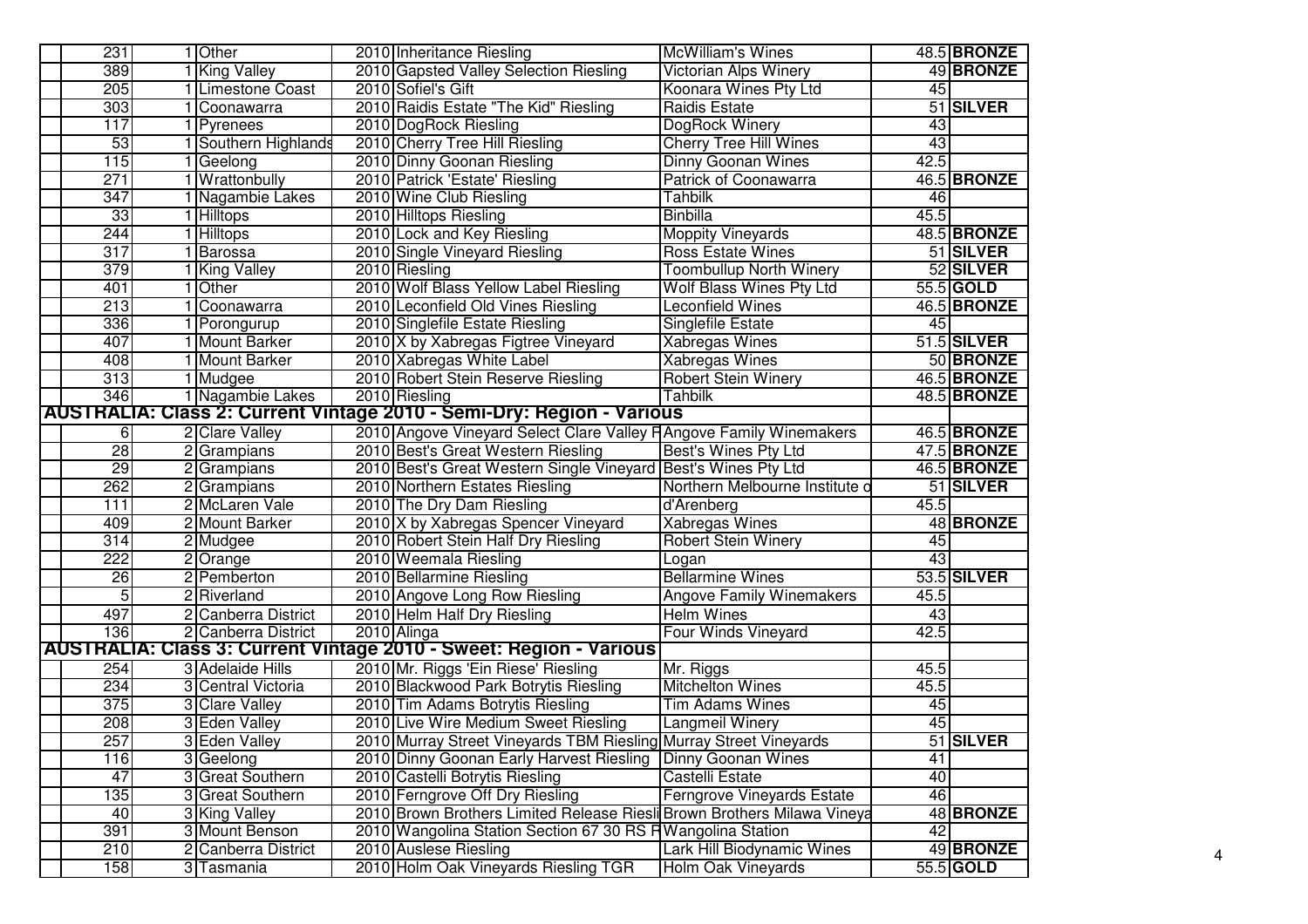| 23              | 3 Tumbarumba        | 2010 Barwang Granite Track Riesling                                           | <b>Barwang Estate</b>           |                 | 47 BRONZE   |
|-----------------|---------------------|-------------------------------------------------------------------------------|---------------------------------|-----------------|-------------|
| 299             | 3 Tasmania          | 2010 Pooley Late Harvest Riesling                                             | <b>Pooley Wines</b>             |                 | <b>GOLD</b> |
|                 |                     | AUSTRALIA: Class 4: Open Vintage 2008/2009 - Dry: Region - Adelaide Hills     |                                 |                 |             |
| 194             | 4 Adelaide Hills    | 2009 Kersbrook Hill Riesling                                                  | <b>Kersbrook Hill Wines</b>     |                 | 55.5 GOLD   |
| 227             | 4 Adelaide Hills    |                                                                               |                                 |                 |             |
| 282             | 4 Adelaide Hills    | 2009 Petaluma Project Co. Riesling                                            | Petaluma Wines                  |                 | 52.5 SILVER |
|                 |                     | AUSTRALIA: Class 4: Open Vintage 2008/2009 - Dry: Region - Canberra Districts |                                 |                 |             |
| 38              | 4 Canberra District | 2008 Brindabella Hills Riesling                                               | <b>Brindabella Hills Winery</b> |                 | 48.5 BRONZE |
| 118             | 4 Canberra District | 2009 Doonkuna Riesling                                                        | Doonkuna Estate                 | 45              |             |
| 153             | 4 Canberra District | 2009 Helm Premium Riesling                                                    | <b>Helm Wines</b>               |                 | 56 Top GOLD |
| 204             | 4 Canberra District | 2009 Koonaburra Sparkling Riesling                                            | Koonaburra Vineyard             |                 | 46.5 BRONZE |
| 330             | 4 Canberra District | 2009 Shaw Vineyard Estate Premium Rieslin Shaw Vineyard Estate                |                                 | 44.5            |             |
| 331             | 4 Canberra District | 2008 Shaw Vineyard Estate Premium Rieslin Shaw Vineyard Estate                |                                 | 45.5            |             |
| 332             | 4 Canberra District | 2009 Shaw Vineyard Estate Winemakers Se Shaw Vineyard Estate                  |                                 | 45.5            |             |
| 390             | 4 Canberra District | 2009 Wallaroo Riesling                                                        | <b>Wallaroo Wines</b>           | 45              |             |
| $\overline{21}$ | 4 Canberra District | 2008 Riley's Riesling                                                         | <b>Barton Estate</b>            | $\overline{41}$ |             |
|                 |                     | AUSTRALIA: Class 4: Open Vintage 2008/2009 - Dry: Region - Clare Valley       |                                 |                 |             |
| 9               | 4 Clare Valley      | 2009 Annie's Lane Copper Trail Riesling                                       | Annie's Lane at Quelltaler      |                 | 50 BRONZE   |
| 10              | 4 Clare Valley      | 2009 Annie's Lane Riesling                                                    | Annie's Lane at Quelltaler      |                 | 51 SILVER   |
| 133             | 4 Clare Valley      | 2008 Eyre Creek Riesling                                                      | <b>Eyre Creek Wines</b>         |                 | 47.5 BRONZE |
| 175             | 4 Clare Valley      | 2009 Jeanneret Doozie Riesling                                                | Jeanneret Wines                 | 45              |             |
| 176             | 4 Clare Valley      | 2009 Jeanneret Fine Girl Riesling                                             | Jeanneret Wines                 |                 | 51 SILVER   |
| 180             | 4 Clare Valley      | 2009 The Lodge Hill Riesling                                                  | Jim Barry Wines Pty Ltd         | 45              |             |
| 217             | 4 Clare Valley      | 2009 Leo Buring Clare Valley Riesling                                         | Leo Buring Pty Ltd              |                 | 48 BRONZE   |
| 260             | 4 Clare Valley      | 2009 The First                                                                | <b>Naked Run Wines</b>          | 45.5            |             |
| 265             | 4 Clare Valley      | 2009 O'Leary Walker Wines Watervale Ries O'Leary Walker Wines                 |                                 | 45              |             |
| 273             | 4 Clare Valley      | 2009 Pauletts Polish Hill River Riesling                                      | <b>Paulett Wines</b>            |                 | 49.5 BRONZE |
| 281             | 4 Clare Valley      | 2009 Petaluma Hanlin Hill Riesling                                            | Petaluma Wines                  |                 | 50 BRONZE   |
| 297             | 4 Clare Valley      | 2009 Cockfighter's Ghost Riesling                                             | <b>Pooles Rock Wines</b>        |                 | 55.5 GOLD   |
| 305             | 4 Clare Valley      | 2009 Reillys Watervale Riesling                                               | <b>Reillys Wines</b>            |                 | 47 BRONZE   |
| 308             | 4 Clare Valley      | 2009 Red Robin Riesling                                                       | <b>Rhythm Stick Wines</b>       |                 | 48.1 BRONZE |
| 309             | 4 Clare Valley      | 2008 Richmond Grove Limited Release Wat Richmond Grove Wines                  |                                 |                 | 46.5 BRONZE |
| 344             | 4 Clare Valley      | 2009 Stone Bridge Wines Riesling                                              | <b>Stone Bridge Wines</b>       |                 | 55.5 GOLD   |
| 356             | 4 Clare Valley      | 2009 Taylors Jaraman Riesling                                                 | <b>Taylors Wines</b>            |                 | 46.5 BRONZE |
| 357             | 4 Clare Valley      | 2009 Taylors St Andrews Riesling                                              | <b>Taylors Wines</b>            |                 | 47.5 BRONZE |
| 368             | 4 Clare Valley      | 2009 Society Clare Valley Riesling                                            | The Wine Society                |                 | 48.5 BRONZE |
| 402             | 4 Clare Valley      | 2008 Wolf Blass Gold Label Riesling                                           | Wolf Blass Wines Pty Ltd        |                 | 47.5 BRONZE |
| 307             | 4 Clare Valley      | 2009 Red Robin Reserve Riesling                                               | <b>Rhythm Stick Wines</b>       |                 | 51 SILVER   |
|                 |                     | AUSTRALIA: Class 4: Open Vintage 2008/2009 - Dry: Region - Eden Valley        |                                 |                 |             |
| 15              | 4 Eden Valley       | 2009 McGuigan Shortlist Riesling                                              | Australian Vintage Ltd          |                 | 55.5 GOLD   |
| 16              | 4 Eden Valley       | 2008 McGuigan Shortlist Riesling                                              | Australian Vintage Ltd          |                 | 48.5 BRONZE |
| 19              | 4 Eden Valley       | 2009 B3 Eden Valley Riesling                                                  | <b>B3 Wines</b>                 |                 | 51 SILVER   |
| 110             | 4 Eden Valley       | 2009 Wonderland of Eden Valley                                                | <b>Dandelion Vineyards</b>      |                 | 47 BRONZE   |
| 112             | 4 Eden Valley       | 2009 Eden Valley Riesling                                                     | david Franz                     | 44.5            |             |
| 122             | 4 Eden Valley       | 2009 Eden Valley Riesling                                                     | Eden Hall Wines Pty Ltd         |                 | 46.5 BRONZE |
| 128             | 4 Eden Valley       | 2008 Eden Valley Riesling                                                     | <b>Edenmae Estate Wines</b>     |                 | 49.5 BRONZE |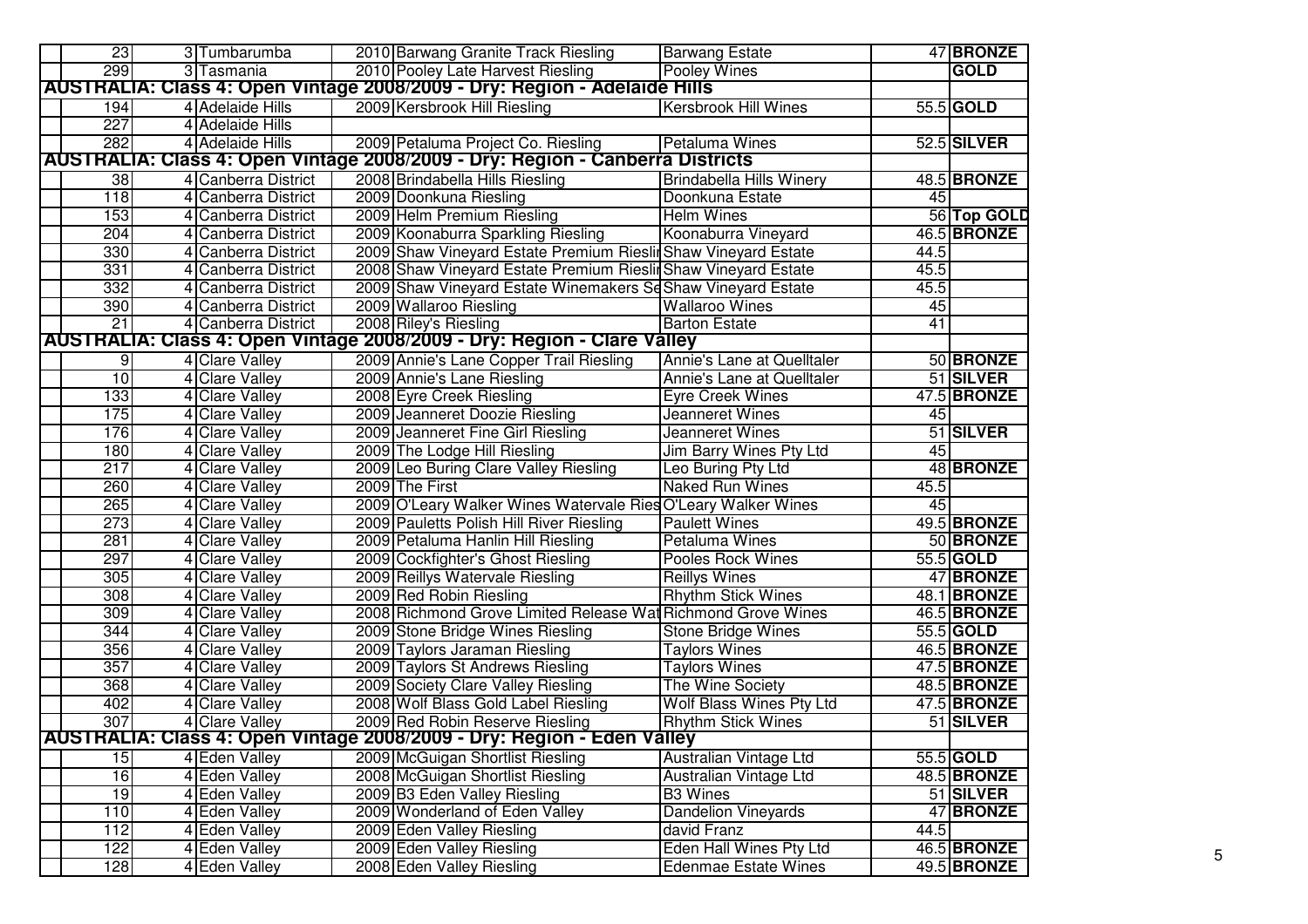| 130            | 4 Eden Valley     | 2009 Elderton Eden Valley Riesling                                  | <b>Elderton Wines</b>           |      | 51 SILVER          |
|----------------|-------------------|---------------------------------------------------------------------|---------------------------------|------|--------------------|
| 149            | 4 Eden Valley     | 2009 Mesh Riesling                                                  | <b>Grosset Hill Smith</b>       |      | 47.5 BRONZE        |
| 209            | 4 Eden Valley     | 2009 Eden Valley Dry Riesling                                       | Langmeil Winery                 |      | 49.5 BRONZE        |
| 218            | 4 Eden Valley     | 2009 Leo Buring Leonay Riesling                                     | Leo Buring Pty Ltd              |      | 46.5 BRONZE        |
| 251            | 4 Eden Valley     | 2009 Mountadam Riesling                                             | Mountadam Vineyards             | 44.5 |                    |
| 268            | 4 Eden Valley     | 2009 St Helga Eden Valley Riesling                                  | <b>Orlando Wines</b>            |      | 47.5 BRONZE        |
| 276            | 4 Eden Valley     | 2009 Penfolds Bin 51 Eden Valley Riesling                           | Penfolds Wines Pty Ltd          | 45   |                    |
| 277            | 4 Eden Valley     | 2008 Penfolds Bin 51 Eden Valley Riesling                           | <b>Penfolds Wines Pty Ltd</b>   |      | 47.5 BRONZE        |
| 278            | 4 Eden Valley     | 2009 Penfolds Koonunga Hill Autumn Rieslin Penfolds Wines Pty Ltd   |                                 |      | <b>48.5 BRONZE</b> |
| 286            | 4 Eden Valley     | 2009 Eden Valley Riesling                                           | <b>Peter Lehmann Wines</b>      |      | 48 BRONZE          |
| 301            | 4 Eden Valley     | 2009 The Eden                                                       | Poonawatta Estate               |      | 51.5 SILVER        |
| 490            | 4 Eden Valley     | 2008 Poverty Hill Eden Valley Riesling                              | <b>Poverty Hill Wines</b>       | 45   |                    |
| 318            | 4 Eden Valley     | 2009 Saltram Mamre Brook Eden Valley Rie Saltram Wine Estate        |                                 |      | 56 Top GOLD        |
| 319            | 4 Eden Valley     | 2008 Saltram Mamre Brook Eden Valley Rie Saltram Wine Estate        |                                 |      | 46.5 BRONZE        |
| 340            | 4 Eden Valley     | 2009 Eden Valley Riesling                                           | <b>St Hallett Wines</b>         |      | 46.5 BRONZE        |
| 341            | 4 Eden Valley     | 2008 Eden Valley Riesling                                           | <b>St Hallett Wines</b>         |      | 51 SILVER          |
| 384            | 4 Eden Valley     | 2008 Trevor Jones Reserve Riesling                                  | <b>Trevor Jones</b>             |      | 55.5 GOLD          |
| 403            | 4 Eden Valley     | 2009 Wolf Blass White Label Riesling                                | <b>Wolf Blass Wines Pty Ltd</b> |      | 47 BRONZE          |
| 404            | 4 Eden Valley     | 2008 Wolf Blass White Label Riesling                                | Wolf Blass Wines Pty Ltd        | 45.5 |                    |
|                |                   | AUSTRALIA: Class 4: Open Vintage 2008/2009 - Dry: Region - Tasmania |                                 |      |                    |
| 36             | 4 Tasmania        | 2009 Bream Creek Riesling                                           | <b>Bream Creek Vineyard</b>     |      | 48 BRONZE          |
| 39             | 4 Tasmania        | 2009 Brook Eden Riesling                                            | <b>Brook Eden Vineyard</b>      |      | 48.5 BRONZE        |
| 104            | 4 Tasmania        | 2009 Coal Valley Vineyard Riesling                                  | Coal Valley Vineyard            |      | 46.5 BRONZE        |
| 114            | 4 Tasmania        | 2009 Derwent Estate Riesling                                        | <b>Derwent Estate Wines</b>     |      | 48 BRONZE          |
| 144            | 4 Tasmania        | 2009 Goaty Hill Riesling                                            | <b>Goaty Hill Wines</b>         |      | 46.5 BRONZE        |
| 159            | 4 Tasmania        | 2009 Holm Oak Vineyards Riesling                                    | Holm Oak Vineyards              | 43   |                    |
| 182            | 4 Tasmania        | 2009 Josef Chromy Wines Riesling                                    | <b>Josef Chromy Wines</b>       | 42   |                    |
| 232            | 4 Tasmania        | 2009 Riesling                                                       | <b>Milton Vineyard</b>          | 44.5 |                    |
| 240            | 4 Tasmania        | 2009 Moores Hill Riesling                                           | <b>Moores Hill</b>              |      | 55.5 GOLD          |
| 242            | 4 Tasmania        | 2008 Muse Riesling                                                  | Moorilla                        | 44   |                    |
| 243            | 4 Tasmania        | 2008 Praxis Riesling                                                | Moorilla                        |      | <b>46.5 BRONZE</b> |
| 350            | 4 Tasmania        | 2008 Lalla Gully Riesling                                           | <b>Taltarni Vineyards</b>       |      | 51 SILVER          |
| 367            | 4 Tasmania        | 2009 Kettle Lane Riesling                                           | The Wine Society                |      | 51 SILVER          |
| 387            | 4 Tasmania        | 2009 Velo Riesling                                                  | <b>Velo Wines</b>               |      | 48 BRONZE          |
| 392            | 4 Tasmania        | 2009 Waterton Riesling                                              | <b>Waterton Vineyards</b>       |      | 47.5 BRONZE        |
| 393            | 4 Tasmania        | 2008 Waterton Riesling                                              | <b>Waterton Vineyards</b>       |      | 55.5 GOLD          |
| 397            | 4 Tasmania        | 2009 White Rock Riesling                                            | <b>White Rock Vineyard</b>      | 43   |                    |
|                |                   | AUSTRALIA: Class 4: Open Vintage 2008/2009 - Dry: Region - Various  |                                 |      |                    |
| 31             | 4 Barossa         | 2009 Bethany Riesling Eden Valley                                   | <b>Bethany Wines</b>            | 44.5 |                    |
| 171            | 4 Barossa         | 2009 Acappella Riesling                                             | Jamabro Wines                   |      | 47.5 BRONZE        |
| 155            | 4 Orange          | 2009 Mt Canobolas Vineyard Riesling                                 | <b>Highland Heritage Estate</b> |      | 51 SILVER          |
| 156            | 4 Orange          | 2009 Nikki D Riesling                                               | <b>Highland Heritage Estate</b> |      | 46.5 BRONZE        |
| 492            | 4 Great Southern  | 2009 Whispering Hill Mount Barker Riesling                          | <b>Capel Vale Wines</b>         | 43   |                    |
| $\overline{2}$ | 4 Frankland River | 2008 Vita Novus Riesling                                            | 3 Oceans Wine Company           |      | 47 BRONZE          |
| 126            | 4 High Eden       | 2008 Eden Springs High Eden Riesling                                | Eden Springs                    |      | 51 SILVER          |
| 198            | 4 Grampians       | 2009 Kimbarra Wines Riesling                                        | <b>Kimbarra Wines</b>           | 45   |                    |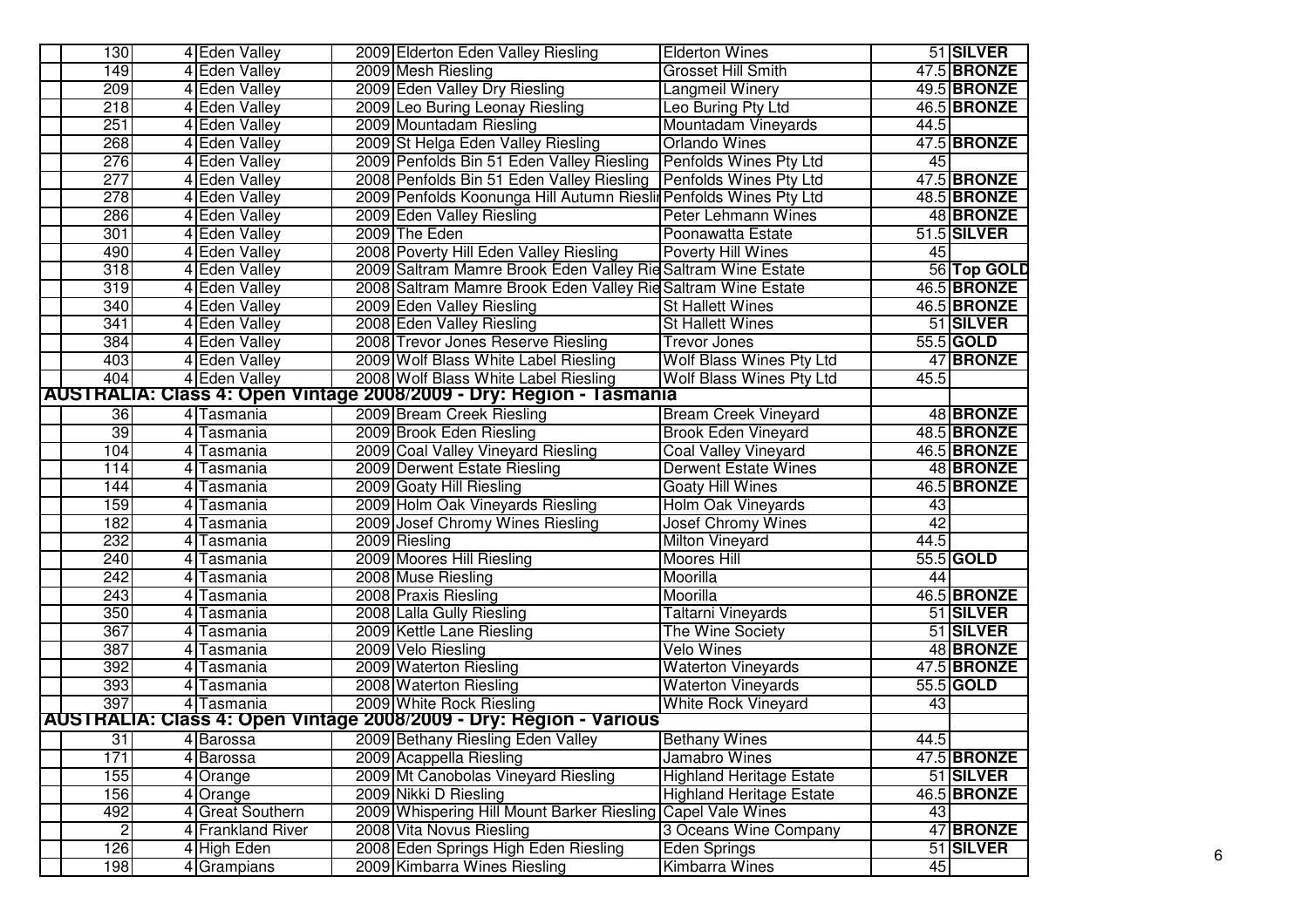| 48               | 4 Southern Highlands        | <b>Centennial Vineyards</b><br>2009 Woodside Riesling 115               | <b>46.5 BRONZE</b> |  |  |  |
|------------------|-----------------------------|-------------------------------------------------------------------------|--------------------|--|--|--|
| 41               | 4 King Valley               | 2008 Brown Brothers Limited Release Riesli Brown Brothers Milawa Vineya | 45.5               |  |  |  |
| 108              | 4 King Valley               | 2009 Dal Zotto Wines Riesling<br>Dal Zotto Wines                        | 46.5 BRONZE        |  |  |  |
| 142              | 4 Great Southern            | 2009 Gilberts Mt Barker Riesling<br><b>Gilbert Wines</b>                | 46.5 BRONZE        |  |  |  |
| 162              | 4 Great Southern            | 2008 Howard Park Riesling<br><b>Howard Park Wines</b>                   | 51.5 SILVER        |  |  |  |
| 186              | <b>Great Southern</b>       | 2009 Kalgan River Riesling<br><b>Kalgan River Wines</b>                 | 44                 |  |  |  |
| 235              | Central Victoria            | 2009 Blackwood Park Riesling<br><b>Mitchelton Wines</b>                 | 47.5 BRONZE        |  |  |  |
| 214              | 4 Coonawarra                | 2009 Leconfield Old Vines Riesling<br><b>Leconfield Wines</b>           | 47 BRONZE          |  |  |  |
| 288              | 4 Orange                    | 2008 Pierre's Wines Orange Riesling<br>Pierre's Wines                   | 44                 |  |  |  |
| 125              | 4 High Eden                 | 2009 Eden Springs High Eden Riesling<br>Eden Springs                    | 51 SILVER          |  |  |  |
|                  | 132<br><b>Didn't Arrive</b> |                                                                         |                    |  |  |  |
| 219              | 4 Other                     | 2008 Leo Buring Leopold Riesling<br>Leo Buring Pty Ltd                  | 51 SILVER          |  |  |  |
| 238              | 4 Grampians                 | 2009 Montara Grampians Riesling<br><b>Montara Winery</b>                | 44.5               |  |  |  |
| 246              | 4 Grampians                 | 2009 Mount Langi Ghiran Cliff Edge Riesling Mount Langi Ghiran          | 46.5 BRONZE        |  |  |  |
| $\overline{247}$ | 4 Grampians                 | 2009 Mount Langi Ghiran Riesling<br>Mount Langi Ghiran                  | 43                 |  |  |  |
| 146              | 4 King Valley               | 2008 Gracebrook Vineyards (The Stables) HGracebrook Vineyards           | 44                 |  |  |  |
| 410              | 4 Mount Barker              | 2009 Xabregas Show Reserve<br><b>Xabregas Wines</b>                     | 47 BRONZE          |  |  |  |
| 348              | 4 Nagambie Lakes            | 2008 Riesling<br><b>Tahbilk</b>                                         | 44.5               |  |  |  |
| 293              | <b>Great Southern</b>       | 2009 Plantagenet Riesling<br><b>Plantagenet Wines</b>                   | 51 SILVER          |  |  |  |
| 296              | <b>Great Southern</b>       | 2009 Poacher's Ridge Louis Block Riesling<br>Poacher's Ridge            | 48.5 BRONZE        |  |  |  |
| 304              | 4 Coonawarra                | 2008 Raidis Estate "The Kid" Riesling<br>Raidis Estate                  | 46.5 BRONZE        |  |  |  |
| 165              | 4 Other                     | 2009 Jacob's Creek Reserve Riesling<br><b>Jacob's Creek Wines</b>       | 49 BRONZE          |  |  |  |
| 166              | 4 Other                     | 2009 Jacob's Creek Riesling<br><b>Jacob's Creek Wines</b>               | 51 SILVER          |  |  |  |
| 395              | 4 Hilltops                  | 2009 Westend Estate Hilltops Riesling<br><b>Westend Estate Pty Ltd</b>  | 44                 |  |  |  |
| 396              | 4 Hilltops                  | 2008 Westend Estate Hilltops Riesling<br><b>Westend Estate Pty Ltd</b>  | 48.5 BRONZE        |  |  |  |
| 358              | 4 Southern Highlands        | 2009 Tertini Riesling<br>Tertini Wines                                  | 46.5 BRONZE        |  |  |  |
| 359              | 4 Southern Highlands        | 2008 Tertini Riesling<br>Tertini Wines                                  | 55.5 GOLD          |  |  |  |
| 272              | 4 Wrattonbully              | 2009 Patrick 'Estate' Riesling<br><b>Patrick of Coonawarra</b>          | 47 BRONZE          |  |  |  |
| 24               | 4 Orange                    | 2009 Belgravia Riesling<br><b>Belgravia Wines</b>                       | 44                 |  |  |  |
| 225              | 4 Orange                    | 2009 Mayfield Vineyard Riesling<br><b>Mayfield Vineyard</b>             | 41                 |  |  |  |
| 355              | 4 Other                     | 2009 Taylors Promised Land Riesling<br><b>Taylors Wines</b>             | 49.5 BRONZE        |  |  |  |
|                  |                             | AUSTRALIA: Class 5: Open Vintage 2008/2009 - Semi-Dry: Region - Various |                    |  |  |  |
| 137              | 5 Canberra District         | Four Winds Vineyard<br>2009 Alinga                                      | 48 BRONZE          |  |  |  |
| 255              | 5 Canberra District         | 2008 Mundoonen Late Harvest Riesling<br>Mundoonen                       | 43                 |  |  |  |
| 333              | 5 Canberra District         | 2009 Shaw Vineyard Estate Handpicked Ret Shaw Vineyard Estate           | 51 SILVER          |  |  |  |
| 7                | 5 Clare Valley              | 2009 Angove Vineyard Select Clare Valley HAngove Family Winemakers      | 48 BRONZE          |  |  |  |
| 324              | 5 Clare Valley              | 2008 Sevenhill Inigo Riesling<br>Sevenhill Cellars                      | 44.5               |  |  |  |
| 220              | 5 Eden Valley               | 2009 Leo Buring Medium Sweet Riesling<br>Leo Buring Pty Ltd             | 45                 |  |  |  |
| 411              | 5 Mount Barker              | 2009 Xabregas White Label<br><b>Xabregas Wines</b>                      | 49 BRONZE          |  |  |  |
| 45               | 5 Orange                    | 2009 Cargo Road Wines Riesling<br>Cargo Road Winery                     | 43.5               |  |  |  |
| 37               | 5 Tasmania                  | 2008 Bream Creek Riesling VGR<br><b>Bream Creek Vineyard</b>            | 55.5 GOLD          |  |  |  |
| 298              | 5 Tasmania                  | 2009 Pooley Coal River Riesling<br><b>Pooley Wines</b>                  | 46.5 BRONZE        |  |  |  |
| 315              | 5 Upper Goulburn            | 2009 Ros Ritchie Wines Riesling<br><b>Ros Ritchie Wines</b>             | 43                 |  |  |  |
| 191              | 5 Tasmania                  | 2009 Kate Hill Riesling<br><b>Kate Hill Wines</b>                       | 55.5 GOLD          |  |  |  |
|                  |                             | AUSTRALIA: Class 6: Open Vintage 2008/2009 - Sweet: Region - Various    |                    |  |  |  |
| 283              | 6 Adelaide Hills            | Petaluma Wines<br>2009 Petaluma Project Co. Riesling                    | 46                 |  |  |  |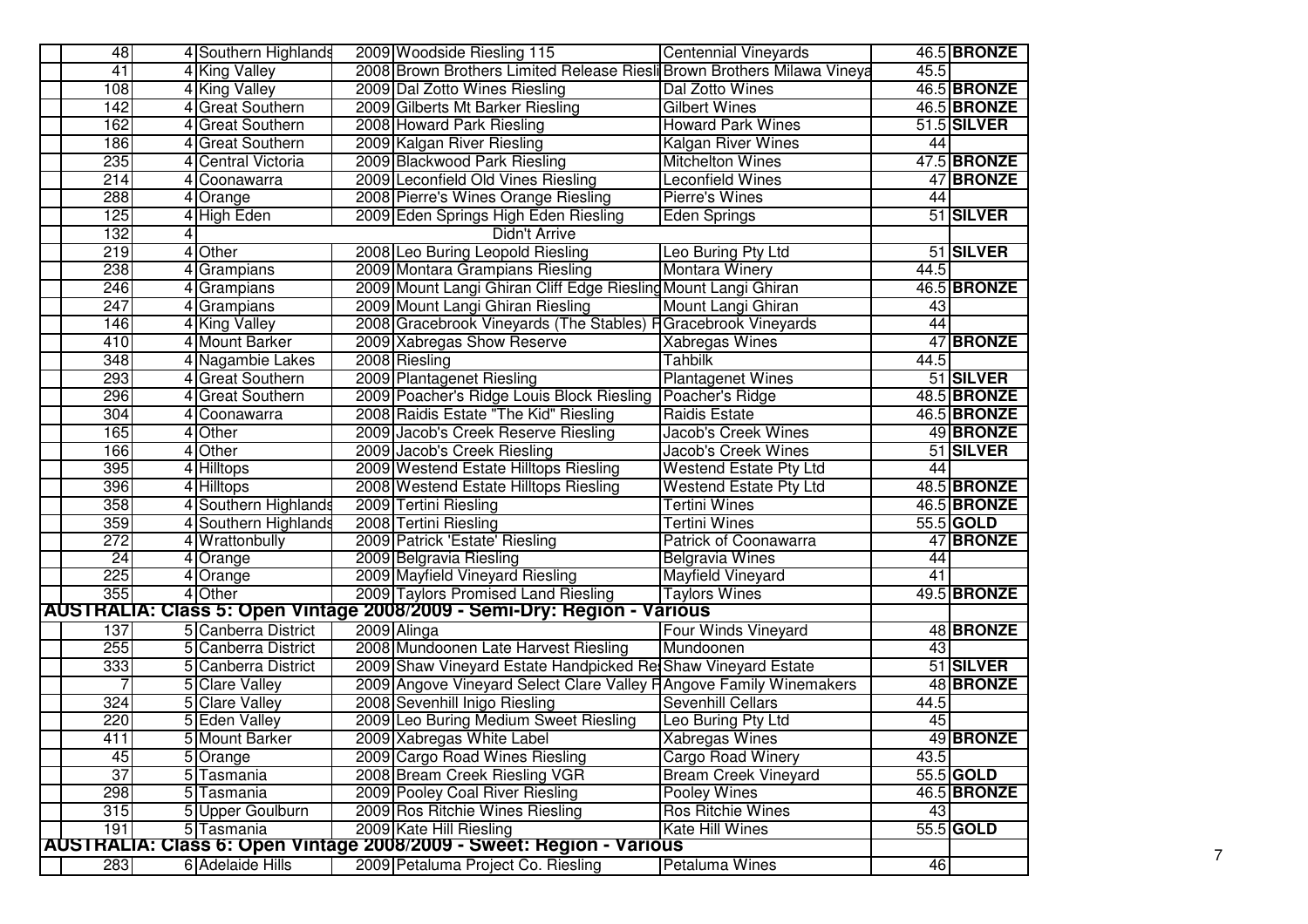| $\overline{22}$                                                       | 6 Canberra District   | 2008 Elva Late picked riesling<br><b>Barton Estate</b>                                 | 40   |                  |  |  |  |  |  |  |
|-----------------------------------------------------------------------|-----------------------|----------------------------------------------------------------------------------------|------|------------------|--|--|--|--|--|--|
| 187                                                                   | 6 Canberra District   | 2009 Kardinia La Bella late harvest Riesling Kardinia Wines                            | 43.5 |                  |  |  |  |  |  |  |
| $\overline{11}$                                                       | 6 Clare Valley        |                                                                                        |      |                  |  |  |  |  |  |  |
| 284                                                                   | 6 Clare Valley        | 2009 Petaluma Project Co. Riesling<br>Petaluma Wines                                   |      | 47.5 BRONZE      |  |  |  |  |  |  |
| 258                                                                   | 6 Eden Valley         | 2009 Murray Street Vineyards TBM Riesling Murray Street Vineyards                      | 45   |                  |  |  |  |  |  |  |
| 294                                                                   | 6 Great Southern      | 2009 Plantagenet Ringbark Riesling<br><b>Plantagenet Wines</b>                         |      | 49.5 BRONZE      |  |  |  |  |  |  |
| 50                                                                    | 6 Other               | 2009 Reserve Riesling 922<br><b>Centennial Vineyards</b>                               |      | 51 SILVER        |  |  |  |  |  |  |
| 197                                                                   | 6 Other               | <b>Kilikanoon Wines</b><br>2009 Morts Cut Watervale Riesling                           | 45.5 |                  |  |  |  |  |  |  |
| 49                                                                    | 6 Southern Highlands  | 2009 Reserve Riesling 836<br><b>Centennial Vineyards</b>                               |      | 48 BRONZE        |  |  |  |  |  |  |
| 360                                                                   | 6 Southern Highlands  | 2008 Tertini Reserve Noble Riesling<br><b>Tertini Wines</b>                            |      | 51 SILVER        |  |  |  |  |  |  |
| 316                                                                   | 6 Upper Goulburn      | 2009 Ros Ritchie Wines Late Harvested Rie Ros Ritchie Wines                            |      | 46.5 BRONZE      |  |  |  |  |  |  |
| AUSTRALIA: Class 6: Open Vintage 2008/2009 - Sweet: Region - Tasmania |                       |                                                                                        |      |                  |  |  |  |  |  |  |
| 183                                                                   | 6 Tasmania            | 2009 Josef Chromy Wines Botrytis Riesling Josef Chromy Wines                           | 42.5 |                  |  |  |  |  |  |  |
| 241                                                                   | 6 Tasmania            | 2008 Moores Hill CGR Late Harvest Riesling Moores Hill                                 | 45.5 |                  |  |  |  |  |  |  |
| 335                                                                   | 6 Tasmania            | 2009 Sinapius 2009 Riesling (30 grams RS) Sinapius Vineyard                            | 45.5 |                  |  |  |  |  |  |  |
| 351                                                                   | 6 Tasmania            | 2009 Coombend Botrytis Riesling<br><b>Tamar Ridge Estates</b>                          |      | <b>48 BRONZE</b> |  |  |  |  |  |  |
| 352                                                                   | 6 Tasmania            |                                                                                        |      |                  |  |  |  |  |  |  |
| 388                                                                   | 6 Tasmania            | 2009 Velo Late Harvest Riesling<br><b>Velo Wines</b>                                   | 45.5 |                  |  |  |  |  |  |  |
|                                                                       |                       | AUSTRALIA: Class 7: Museum Vintage 2007 & prior - Dry: Region - Clare Valley           |      |                  |  |  |  |  |  |  |
| $\overline{12}$                                                       | <b>7</b> Clare Valley | 2007 Annie's Lane Copper Trail Riesling<br>Annie's Lane at Quelltaler                  |      | 51.5 SILVER      |  |  |  |  |  |  |
| 13                                                                    | <b>7</b> Clare Valley | 2006 Annie's Lane Riesling<br>Annie's Lane at Quelltaler                               |      | 51 SILVER        |  |  |  |  |  |  |
| 181                                                                   | 7 Clare Valley        | 2002 The Lodge Hill Riesling<br>Jim Barry Wines Pty Ltd                                |      | 49.5 BRONZE      |  |  |  |  |  |  |
| 200                                                                   | <b>Clare Valley</b>   | 2002 Kirrihill Estates Riesling<br><b>Kirrihill Wines</b>                              |      | 50 BRONZE        |  |  |  |  |  |  |
| 201                                                                   | <b>Clare Valley</b>   | 2005 Kirrihill Estates Riesling Reserve<br><b>Kirrihill Wines</b>                      |      | 47 BRONZE        |  |  |  |  |  |  |
| 221                                                                   | <b>Clare Valley</b>   | 2005 Leo Buring Leonay Maturation Release Leo Buring Pty Ltd                           | 45   |                  |  |  |  |  |  |  |
| 266                                                                   | <b>Clare Valley</b>   | 2006 O'Leary Walker Wines Watervale Ries O'Leary Walker Wines                          |      | 55.5 GOLD        |  |  |  |  |  |  |
| 274                                                                   | <b>Clare Valley</b>   | 2005 Pauletts Aged Release Polish Hill Rive Paulett Wines                              |      | 56 Top GOLD      |  |  |  |  |  |  |
| 285                                                                   | 7 Clare Valley        | 2002 Petaluma Hanlin Hill Riesling<br><b>Petaluma Wines</b>                            |      | 52.5 SILVER      |  |  |  |  |  |  |
| 306                                                                   | <b>7</b> Clare Valley | 2005 Reillys Watervale Riesling<br><b>Reillys Wines</b>                                |      | 47.5 BRONZE      |  |  |  |  |  |  |
| 310                                                                   | 7 Clare Valley        | 1999 Richmond Grove Limited Release Wat Richmond Grove Wines                           | 45   |                  |  |  |  |  |  |  |
| 311                                                                   | 7 Clare Valley        | 1998 Richmond Grove Limited Release Wat Richmond Grove Wines                           |      | 51 SILVER        |  |  |  |  |  |  |
| 325                                                                   | <b>Clare Valley</b>   | 2007 Sevenhill Inigo Riesling<br><b>Sevenhill Cellars</b>                              |      | 51 SILVER        |  |  |  |  |  |  |
| 326                                                                   | <b>Clare Valley</b>   | 2006 Sevenhill Inigo Riesling<br>Sevenhill Cellars                                     |      | 48 BRONZE        |  |  |  |  |  |  |
| 327                                                                   | <b>Clare Valley</b>   | 2002 Sevenhill Riesling<br>Sevenhill Cellars                                           | 46   |                  |  |  |  |  |  |  |
| 328                                                                   | <b>Clare Valley</b>   | 2007 Sevenhill St Aloysius Riesling<br>Sevenhill Cellars                               | 46   |                  |  |  |  |  |  |  |
| 345                                                                   | <b>Clare Valley</b>   | 2006 Stone Bridge Wines Riesling<br><b>Stone Bridge Wines</b>                          |      | 55.5 GOLD        |  |  |  |  |  |  |
| 365                                                                   | <b>7 Clare Valley</b> | The Wilson Vineyard<br>2004 Polish Hill River Riesling                                 |      | 55.5 GOLD        |  |  |  |  |  |  |
|                                                                       |                       | <b>AUSTRALIA: Class 7: Museum Vintage 2007 &amp; prior - Dry: Region - Eden Valley</b> |      |                  |  |  |  |  |  |  |
| 17                                                                    | <b>7</b> Eden Valley  | 2007 McGuigan Shortlist Riesling<br>Australian Vintage Ltd                             |      | 46.5 BRONZE      |  |  |  |  |  |  |
| 18                                                                    | <b>7 Eden Valley</b>  | 2004 McGuigan Shortlist Riesling<br>Australian Vintage Ltd                             |      | 48.5 BRONZE      |  |  |  |  |  |  |
| 252                                                                   | <b>Eden Valley</b>    | 2007 Mountadam Riesling<br>Mountadam Vineyards                                         |      | 51 SILVER        |  |  |  |  |  |  |
| 269                                                                   | <b>Eden Valley</b>    | 2002 St Helga Eden Valley Riesling<br>Orlando Wines                                    |      | 51.5 SILVER      |  |  |  |  |  |  |
| 279                                                                   | 7 Eden Valley         | Penfolds Wines Pty Ltd<br>2005 Penfolds Aged Riesling                                  | 45.5 |                  |  |  |  |  |  |  |
| 287                                                                   | 7 Eden Valley         | 2004 Wigan Eden Valley Riesling<br>Peter Lehmann Wines                                 |      | 55.5 GOLD        |  |  |  |  |  |  |
| 338                                                                   | 7 Eden Valley         | 2006 Sons of Eden Freya<br>Sons of Eden                                                |      | 48.5 BRONZE      |  |  |  |  |  |  |
| 372                                                                   | 7 Eden Valley         | The Yalumba Wine Company<br>2005 Pewsey Vale The Contours Riesling                     |      | 52.5 SILVER      |  |  |  |  |  |  |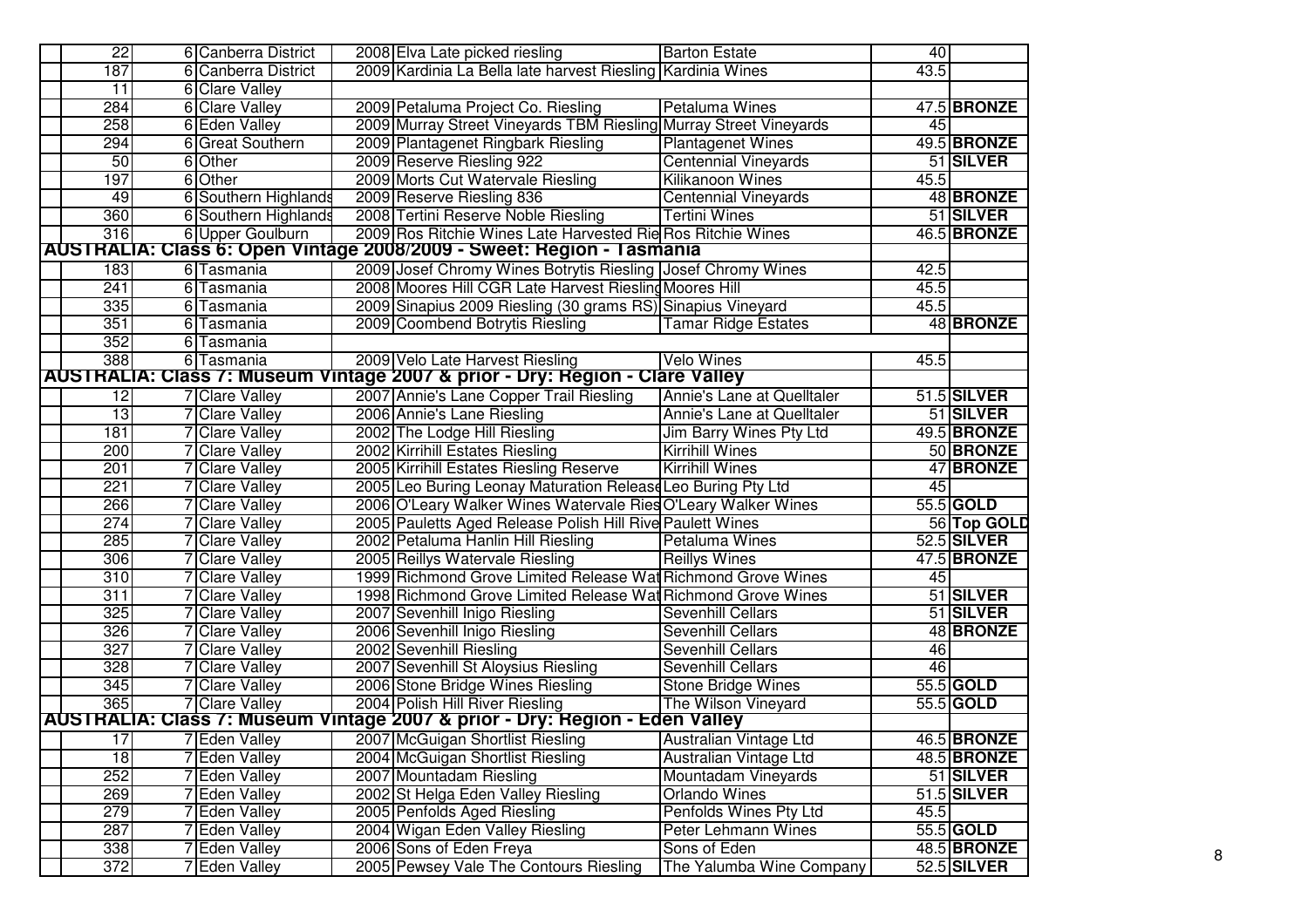|              | 385                   | 7 Eden Valley                                        |         | 2005 Trevor Jones Reserve Riesling                                                                                                              | <b>Trevor Jones</b>                                   |      | 55.5 GOLD                  |
|--------------|-----------------------|------------------------------------------------------|---------|-------------------------------------------------------------------------------------------------------------------------------------------------|-------------------------------------------------------|------|----------------------------|
|              | 405                   | 7 Eden Valley                                        |         | 2002 Wolf Blass Icon Eden Valley Riesling   Wolf Blass Wines Pty Ltd                                                                            |                                                       |      | 55.5 GOLD                  |
|              | 406                   | 7 Eden Valley                                        |         |                                                                                                                                                 |                                                       | 45.5 |                            |
|              |                       |                                                      |         | 2001 Wolf Blass Icon Eden Valley Riesling   Wolf Blass Wines Pty Ltd<br>AUSTRALIA: Class 7: Museum Vintage 2007 & prior - Dry: Region - Various |                                                       |      |                            |
|              |                       |                                                      |         |                                                                                                                                                 |                                                       |      |                            |
|              | 32<br>167             | 7 Barossa                                            |         | 2001 Bethany Eden Valley Reserve Riesling Bethany Wines<br>2007 Jacob's Creek Limited Release Baross Jacob's Creek Wines                        |                                                       |      | 49.5 BRONZE<br>52.5 SILVER |
|              |                       | Barossa                                              |         |                                                                                                                                                 |                                                       |      | 52.5 SILVER                |
|              | 168                   | Barossa<br><b>7</b> Frankland River                  |         | 2007 Jacob's Creek Steingarten Barossa Ri Jacob's Creek Wines                                                                                   |                                                       |      | 48.5 BRONZE                |
|              | $\overline{34}$<br>55 |                                                      |         | 2006 Bobtail Ridge Riesling<br>2004 Ciccone Estate Riesling                                                                                     | <b>Bobtail Ridge</b><br><b>Ciccone Estate</b>         |      | 49.5 BRONZE                |
|              | 163                   | 7 King Valley<br>7 Great Southern                    |         | 2006 Howard Park Riesling                                                                                                                       | <b>Howard Park Wines</b>                              |      | 48 BRONZE                  |
|              | 54                    | 7 Southern Highlands                                 |         |                                                                                                                                                 |                                                       | 43   |                            |
|              | 361                   | 'Southern Highlands                                  |         | 2005 Cherry Tree Hill Riesling<br>2005 Tertini Riesling                                                                                         | <b>Cherry Tree Hill Wines</b><br><b>Tertini Wines</b> | 44   |                            |
|              | 382                   | 7 Great Southern                                     |         | 2002 Trevelen Farm Riesling                                                                                                                     | Trevelen Farm: Great Souther                          |      | 55.5 GOLD                  |
|              | 493                   | 7 Great Southern                                     |         |                                                                                                                                                 |                                                       | 36   |                            |
|              | 334                   |                                                      |         | 2004 Whispering Hill Mount Barker Riesling Capel Vale Wines                                                                                     |                                                       |      | 46.5 BRONZE                |
|              | 211                   | Bendigo<br>Canberra District                         |         | 2007 Sheer Drop Riesling                                                                                                                        | <b>Sheer Drop Wines</b>                               |      |                            |
|              |                       |                                                      |         | 2004 Lark Hill Riesling                                                                                                                         | Lark Hill Biodynamic Wines                            |      | 46.5 BRONZE                |
|              | 236                   | <b>Central Victoria</b>                              | 2006 WD | 2002 Blackwood Park Riesling                                                                                                                    | <b>Mitchelton Wines</b><br><b>WD</b>                  |      | 47 BRONZE                  |
|              | 169<br>170            | <b>Barossa</b>                                       |         |                                                                                                                                                 |                                                       |      |                            |
|              | 349                   | <b>Barossa</b>                                       |         | 2005 Jacob's Creek Steingarten Barossa Ri Jacob's Creek Wines                                                                                   | <b>Tahbilk</b>                                        |      | 47.5 BRONZE                |
|              | 267                   | <sup>7</sup> Nagambie Lakes<br><b>Great Southern</b> |         | 2006 Riesling<br>2004 Oranje Tractor Albany Riesling                                                                                            |                                                       |      | 48.5 BRONZE                |
|              |                       |                                                      |         |                                                                                                                                                 | Oranje Tractor Wine                                   | 44   | 51 SILVER                  |
|              | 295                   | 7 Great Southern                                     |         | 2005 Plantagenet Riesling                                                                                                                       | <b>Plantagenet Wines</b>                              |      |                            |
|              | 51                    | 7 Tasmania                                           |         | 2007 Chartley Estate Riesling                                                                                                                   | <b>Chartley Estate</b>                                |      | 55.5 GOLD                  |
|              | 184                   | 7 Tasmania                                           |         | 2006 Josef Chromy Wines ZDAR Riesling                                                                                                           | <b>Josef Chromy Wines</b>                             | 45   |                            |
|              | 499                   | 7 Canberra District                                  |         | 2006 Silly Point Riesling                                                                                                                       | Shepherds Run Wines                                   | 45.5 |                            |
|              |                       |                                                      |         | AUSTRALIA: Class 8: Museum Vintage 2007 & prior - Semi - Dry: Region - Pemberton                                                                |                                                       |      |                            |
|              | $\overline{27}$       | 8 Pemberton                                          |         | 2004 Bellarmine Riesling                                                                                                                        | <b>Bellarmine Wines</b>                               |      | 49.5 BRONZE                |
|              |                       |                                                      |         | AUSTRALIA: Class 9: Museum Vintage 2007 & prior - Sweet: Region - Various                                                                       |                                                       |      |                            |
|              | 188                   | 9 Canberra District                                  |         | 2007 Kardinia Riesling                                                                                                                          | <b>Kardinia Wines</b>                                 |      | 51.5 SILVER                |
|              | 212                   | 9 Canberra District                                  |         | 2006 Lark Hill Auslese Riesling                                                                                                                 | Lark Hill Biodynamic Wines                            | 45   |                            |
|              | 42                    | 9 King Valley                                        |         | 2006 Brown Brothers Patricia Noble Riesling Brown Brothers Milawa Vineya                                                                        |                                                       |      | 55.5 GOLD                  |
|              | 56                    | 9 King Valley                                        |         | 2006 Ciccone Estate Botrytis Riesling                                                                                                           | <b>Ciccone Estate</b>                                 |      | 56 Top GOLD                |
|              | 394                   | 9 Tasmania                                           |         | 2007 Waterton Dessert Riesling                                                                                                                  | <b>Waterton Vineyards</b>                             | 42   |                            |
|              |                       |                                                      |         | CHILE: Class 4: Open Vintage 2008/2009 - Dry: Region - Leyda                                                                                    |                                                       |      |                            |
|              | 494                   | 4 Leyda                                              |         | 2009 Ventolera                                                                                                                                  | We Love Chilean Wine                                  | 44.5 |                            |
|              |                       |                                                      |         | <b>CZECH REPUBLIC: Class 1: Current Vintage 2009 - Dry: Region - Moravia</b>                                                                    |                                                       |      |                            |
|              | 495                   | 1 Moravia                                            |         | 2009 Baloun Riesling                                                                                                                            | Baloun                                                | 43   |                            |
|              |                       |                                                      |         | CZECH REPUBLIC: Class 2: Current Vintage 2009 - Semi-Dry: Region - Moravia                                                                      |                                                       |      |                            |
|              |                       |                                                      |         |                                                                                                                                                 |                                                       |      |                            |
| $\mathbf{1}$ | 414                   | 2 Moravia                                            |         | 2009 Znovin Riesling Sobes                                                                                                                      | Znovin Znojmo, a.s.                                   |      | 47 BRONZE                  |
|              |                       |                                                      |         | CZECH REPUBLIC: Class 3: Current Vintage 2009 - Sweet: Region - Moravia                                                                         |                                                       |      |                            |
| -1           | 415                   | 3 Moravia                                            |         | 2009 Znovin Riesling Icewine                                                                                                                    | Znovin Znojmo, a.s.                                   |      | 48.5 BRONZE                |
|              |                       |                                                      |         | CZECH REPUBLIC: Class 7: Museum Vintage 2006 & prior - Dry: Region - Moravia                                                                    |                                                       |      |                            |
| $\vert$      | 496                   | 7 Moravia                                            |         | 2000 Baloun Riesling                                                                                                                            | Baloun                                                | 39   |                            |
|              |                       |                                                      |         | FRANCE: Class 1: Current Vintage 2009 - Dry: Region - Alsace                                                                                    |                                                       |      |                            |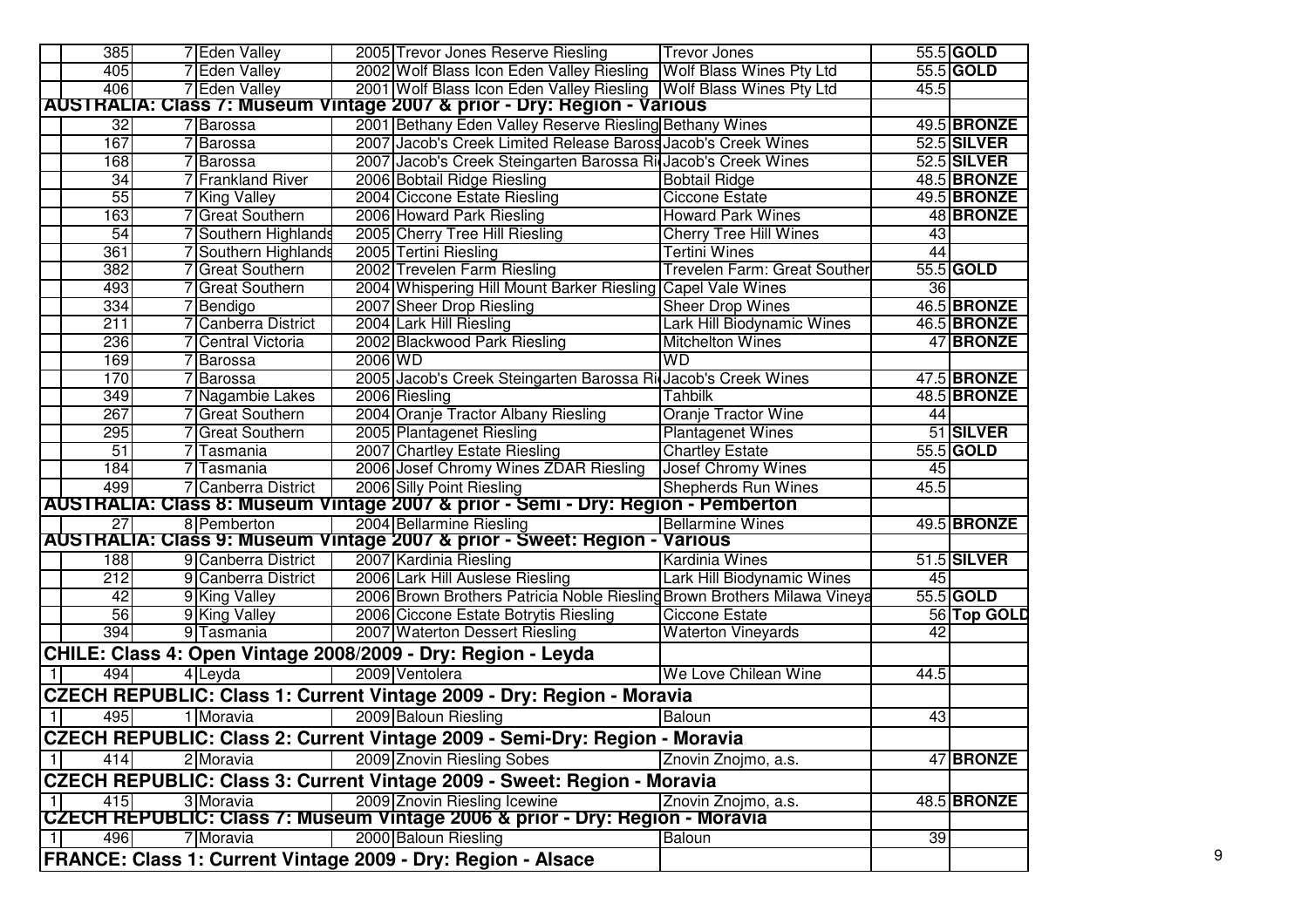| 119                   | 1 Alsace             | 2009 Riesling Diamond Label                                             | Dopff-a-Moulin                         | 43   |             |
|-----------------------|----------------------|-------------------------------------------------------------------------|----------------------------------------|------|-------------|
|                       |                      | FRANCE: Class 4: Open Vintage 2007/2008 - Dry: Region - Alsace          |                                        |      |             |
| 120                   | 4 Alsace             | 2007 Riesling Grand Cru Schoenenbourg                                   | Dopff-a-Moulin                         |      | 48 BRONZE   |
| $\overline{2}$<br>413 |                      | Withdrawn                                                               |                                        |      |             |
|                       |                      | GERMANY: Class 1: Current Vintage 2009 - Dry: Region - Various          |                                        |      |             |
| 416                   | 1 Mosel              | 2009 Kanzemer Altenberg Spatlese Trocker Bischofliche Weinguter Trier   |                                        |      | 53 SILVER   |
| 419                   | 1 Rheingau           | 2009 Hochheim Domdechaney Riesling Erst Hessisch Staatsweinguter Gm     |                                        | 46   |             |
| 421                   | 1 Palatinate (Pfalz) | 2009 Kendermanns Kalkstein Riesling                                     | Reh Kendermann GmbH Weir               | 44.5 |             |
| 422                   | 1 Palatinate (Pfalz) | 2009 Kendermanns Riesling Special Edition Reh Kendermann GmbH Weir      |                                        | 45   |             |
| 420                   | 1 Rheingau           | 2009 Black Tower Hattenheimer Wisselbrun Reh Kendermann GmbH Weir       |                                        |      | 51 SILVER   |
| 423                   | 1 Rheinhessen        | 2009 Kendermanns Roter Hang Riesling                                    | Reh Kendermann GmbH Weir               | 45.5 |             |
| 429                   | 1 Palatinate (Pfalz) | 2009 Anselmann Riesling Spatlese Trocken Weingut Anselmann              |                                        |      | 55.5 GOLD   |
| 431                   | 1 Rheingau           | 2009 Edition PW                                                         | Weingut Georg Muller Stiftung          |      | 55.5 GOLD   |
| 432                   | 1 Rheingau           | 2009 Hattenheimer Schutzenhaus Riesling                                 | <b>SWeingut Georg Mullerr Stiftung</b> |      | 50 BRONZE   |
| 440                   | 1 Other              | 2009 2009 Riesling Spatlese trocken                                     | Weingut Juergein Emrich                | 44.5 |             |
| 447                   | 1 Mosel              | 2009 Peter & Peter Riesling Qualitatswein                               | <b>ZGM</b>                             |      | 49.5 BRONZE |
|                       |                      | GERMANY: Class 2: Current Vintage 2009 - Semi - Dry: Region - Various   |                                        |      |             |
| 417                   | 2 Mosel              | 2009 Ayler Kupp Kabinett Feinherb                                       | <b>Bischofliche Weinguter Trier</b>    |      | 55.5 GOLD   |
| 433                   | 2 Other              | 2009 Hattenheimer Engelmannsberg Spatle Weingut Georg Muller Stiftung   |                                        |      | 48.5 BRONZE |
| 444                   | 2 Rheingau           | 2009 Schloss Vollrads Riesling Kabinett fein Weingut Schloss Vollrads   |                                        | 45   |             |
| 448                   | 2 Mosel              | 2009 Peter & Peter Merler Stephansberg RidZGM                           |                                        |      | 56 Top GOLD |
| 320                   | 2 Rheingau           | 2009 Riesling Kabinett                                                  | <b>Schloss Vollrads</b>                | 44.5 |             |
|                       |                      | GERMANY: Class 3: Current Vintage 2009 - Sweet: Region - Various        |                                        |      |             |
| 418                   | 3 Mosel              | 2009 Dhron Hofberger Auslese                                            | <b>Bischofliche Weinguter Trier</b>    |      | 55.5 GOLD   |
| 424                   | 3 Mosel              | 2009 Carl Reh Leiwener Riesling Auslese                                 | Reh Kendermann GmbH Weir               |      | 48 BRONZE   |
| 425                   | 3 Mosel              | 2009 Kendermanns Leiwener Laurentiuslay                                 | Reh Kendermann GmbH Weir               |      | 51 SILVER   |
| 426                   | 3 Mosel              | 2009 Kendermanns Trittenheimer Apotheke Reh Kendermann GmbH Weir        |                                        |      | 46.5 BRONZE |
| 434                   | 3 Other              | 2009 Hattenheimer Wisselbrunnen Trocken Weingut Georg Muller Stiftung   |                                        |      | 52.5 SILVER |
| 441                   | 3 Rheinhessen        | 2009 Schales Riesling Eiswein                                           | <b>Weingut Schales</b>                 | 45.5 |             |
| 445                   | 3 Rheingau           | 2009 Schloss Vollrads Riesling Spatlese                                 | Weingut Schloss Vollrads               |      | 48.5 BRONZE |
| 449                   | 3 Mosel              | 2009 Peter & Peter Zeller Riesling Qualitats ZGM                        |                                        | 41   |             |
| 321                   | 3 Rheingau           | 2009 Riesling Auslese                                                   | <b>Schloss Vollrads</b>                |      | 48.5 BRONZE |
| 322                   | 3 Rheingau           | 2009 Riesling Spatlese                                                  | <b>Schloss Vollrads</b>                |      | 48.5 BRONZE |
|                       |                      | GERMANY: Class 4: Open Vintage 2007/2008 - Dry: Region - Rheingau       |                                        |      |             |
| 435                   | 4 Rheingau           | 2008 Hattenheimer Hassel Kabinett trocken Weingut Georg Muller Stiftung |                                        | 45   |             |
|                       |                      | GERMANY: Class 5: Open Vintage 2007/2008 - Semi-Dry: Region - Various   |                                        |      |             |
| 436                   | 5 Rheingau           | 2008 Hattenheimer Schutzenhaus Kabinett   Weingut Georg Muller Stiftung |                                        |      | 50 BRONZE   |
| 442                   | 5 Rheinhessen        | 2008 Schales Dalsheimer Steig Riesling SE Weingut Schales               |                                        |      | 49.5 BRONZE |
| 450                   | 5 Mosel              | 2008 Peter & Peter Merler Stephansberg RicZGM                           |                                        |      | 47 BRONZE   |
|                       |                      |                                                                         |                                        |      |             |
|                       |                      | GERMANY: Class 6: Open Vintage 2007/2008 - Sweet: Region - Various      |                                        |      |             |
| 427                   | 6 Rheingau           | 2008 Pfaffenberger Hattenheim Pfaffenberg Schloss Schonborn             |                                        | 45   |             |
| 430                   | 6 Palatinate (Pfalz) | 2008 Anselmann Riesling Eiswein                                         | <b>Weingut Anselmann</b>               | 44.5 |             |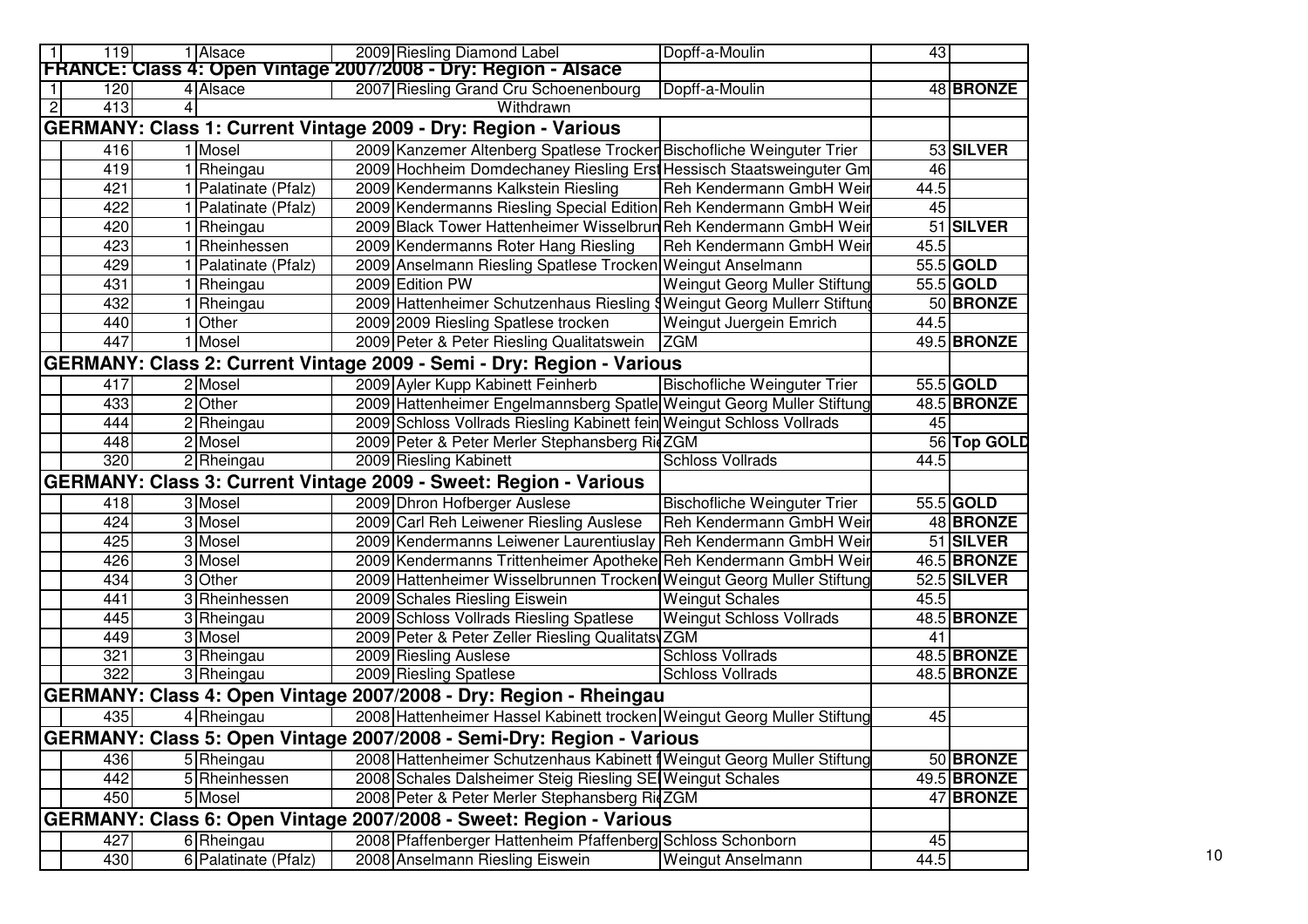|     | 437 | 6 Rheingau           | 2007 Hattneheimer Schutzenhaus Beerenau Weingut Georg Mullerr Stiftung        |                               |      | 51 SILVER   |
|-----|-----|----------------------|-------------------------------------------------------------------------------|-------------------------------|------|-------------|
|     | 443 | 6 Rheinhessen        | 2008 Schales Riesling Eiswein                                                 | <b>Weingut Schales</b>        | 42   |             |
|     | 428 | 6 Rheingau           | 2007 Hattenheim Pfaffenberg Riesling BA Schloss Schonborn                     |                               |      | 51 SILVER   |
|     |     |                      | GERMANY: Class 9: Museum Vintage 2006 & prior - Sweet: Region - Rheingau      |                               |      |             |
|     | 438 | 9 Rheingau           | 2005 Hattenheimer Schutzenhaus Trockenb Weingut Georg Muller Stiftung         |                               |      | 55.5 GOLD   |
|     | 446 | 9 Rheingau           | 2002 Schloss Vollrads Riesling Trockenbeer Weingut Schloss Vollrads           |                               |      | 48 BRONZE   |
|     |     |                      | NEW ZEALAND: Class 1: Current Vintage 2010 - Dry: Region - Marlborough        |                               |      |             |
|     | 474 | 1 Marlborough        | 2010 Te Whare Ra Malborough Riesling "D" Te Whare Ra Wines                    |                               |      | 55.5 GOLD   |
|     |     |                      | NEW ZEALAND: Class 2: Current Vintage 2010 - Semi-Dry: Region - Marlborough   |                               |      |             |
|     | 475 | 2 Marlborough        | 2010 Tohu Riesling                                                            | <b>Tohu Wines</b>             |      | 46.5 BRONZE |
|     |     |                      | NEW ZEALAND: Class 3: Current Vintage 2010 - Sweet: Region - Marlborough      |                               |      |             |
|     | 456 | 3 Marlborough        | 2010 Forrest the Doctors Riesling                                             | <b>Forrest Wines</b>          |      | 47.5 BRONZE |
|     | 476 | 3 Marlborough        | 2010 Tohu Raiha Riesling                                                      | <b>Tohu Wines</b>             | 45   |             |
|     |     |                      | NEW ZEALAND: Class 4: Open Vintage 2008/2009 - Dry: Region - Various          |                               |      |             |
| 451 |     | 4 Central Otago      | 2009 Amisfield Dry Riesling                                                   | <b>Amisfield Wine Company</b> |      | 49.5 BRONZE |
| 457 |     | 4 Marlborough        | 2009 Forrest the Valleys Wairau Dry Rieslin Forrest Wines                     |                               |      | 48.5 BRONZE |
|     | 465 | 4 Marlborough        | 2009 Hunter's Wines (NZ) Ltd                                                  | Hunter's Wines (NZ) Ltd       |      | 55.5 GOLD   |
|     | 466 | 4 Marlborough        | 2009 Konrad Marlborough Riesling                                              | Konrad Wines Ltd              | 43   |             |
| 472 |     | 4 Marlborough        | 2009 The Jumper Riesling                                                      | Spring Creek Estate Ltd       |      | 51 SILVER   |
|     | 478 | 4 Canterbury/Waipar  | 2008 d'Akaroa Dry Riesling                                                    | Tresillian                    | 45.5 |             |
|     | 480 | 4 Marlborough        | 2009 Villa Maria Reserve Marlborough Dry F Villa Maria Estate                 |                               | 43.5 |             |
| 484 |     | 4 Marlborough        | 2009 Yealands Estate Riesling                                                 | <b>Yealands Estate Wines</b>  |      | 51 SILVER   |
|     |     |                      | NEW ZEALAND: Class 5: Open Vintage 2008/2009 - Semi-Dry: Region - Marlborough |                               |      |             |
|     | 454 | 5 Marlborough        | 2008 Crossroads Winery Marlborough Riesl Crossroads Winery                    |                               |      | 47.5 BRONZE |
|     | 458 | 5 Marlborough        | 2009 Forrest the Valleys Brancott Riesling                                    | <b>Forrest Wines</b>          | 44.5 |             |
| 461 |     | 5 Marlborough        | 2009 Grove Mill Grand Reserve Riesling                                        | <b>Grove Mill</b>             |      | 51.5 SILVER |
|     | 462 | 5 Marlborough        | 2009 Grove Mill Riesling                                                      | <b>Grove Mill</b>             |      | 49.5 BRONZE |
| 463 |     | 5 Marlborough        | 2008 Grove Mill Riesling                                                      | Grove Mill                    | 44.5 |             |
|     | 468 | 5 Marlborough        | 2008 Lawson's Dry Hills                                                       | Lawson's Dry Hills            |      | 56 Top GOLD |
| 473 |     | 5 Marlborough        | 2009 Spy Valley Riesling                                                      | <b>Spy Valley Wines</b>       |      | 48 BRONZE   |
| 481 |     | 5 Marlborough        | 2008 Villa Maria Single Vineyard Fletcher Ri Villa Maria Estate               |                               |      | 51 SILVER   |
|     | 485 | 5 Marlborough        | 2009 Yealands Way Riesling                                                    | <b>Yealands Estate Wines</b>  | 43   |             |
|     |     |                      | NEW ZEALAND: Class 5: Open Vintage 2008/2009 - Semi-Dry: Region - Various     |                               |      |             |
|     | 469 | 5 Canterbury/Waipara | 2009 Mud House Waipara Riesling                                               | Mud House                     |      | 48 BRONZE   |
|     | 470 | 5 Canterbury/Waipar: | 2008 Sandihurst Waipara Riesling                                              | Sandihurst Winery             | 42   |             |
|     | 482 | 5 Canterbury/Waipara | 2009 Waipara Hills Soul of the South Waipa Waipara Hills                      |                               |      | 51 SILVER   |
| 477 |     | 5 Other              | 2009 Tohu Riesling                                                            | <b>Tohu Wines</b>             | 42   |             |
|     | 483 | 5 Nelson             | 2009 Woollaston Nelson Riesling                                               | <b>Woollaston Estates</b>     |      | 48.5 BRONZE |
|     | 479 | 5 Canterbury/Waipara | 2008 Tresillian Riesling                                                      | Tresillian                    |      | 49.5 BRONZE |
|     |     |                      | NEW ZEALAND: Class 6: Open Vintage 2008/2009 - Sweet: Region - Various        |                               |      |             |
|     | 452 | 6 Canterbury/Waipara | 2009 Bishops Head Riesling                                                    | <b>Bishops Head Wines Ltd</b> | 41.5 |             |
|     |     |                      |                                                                               |                               |      |             |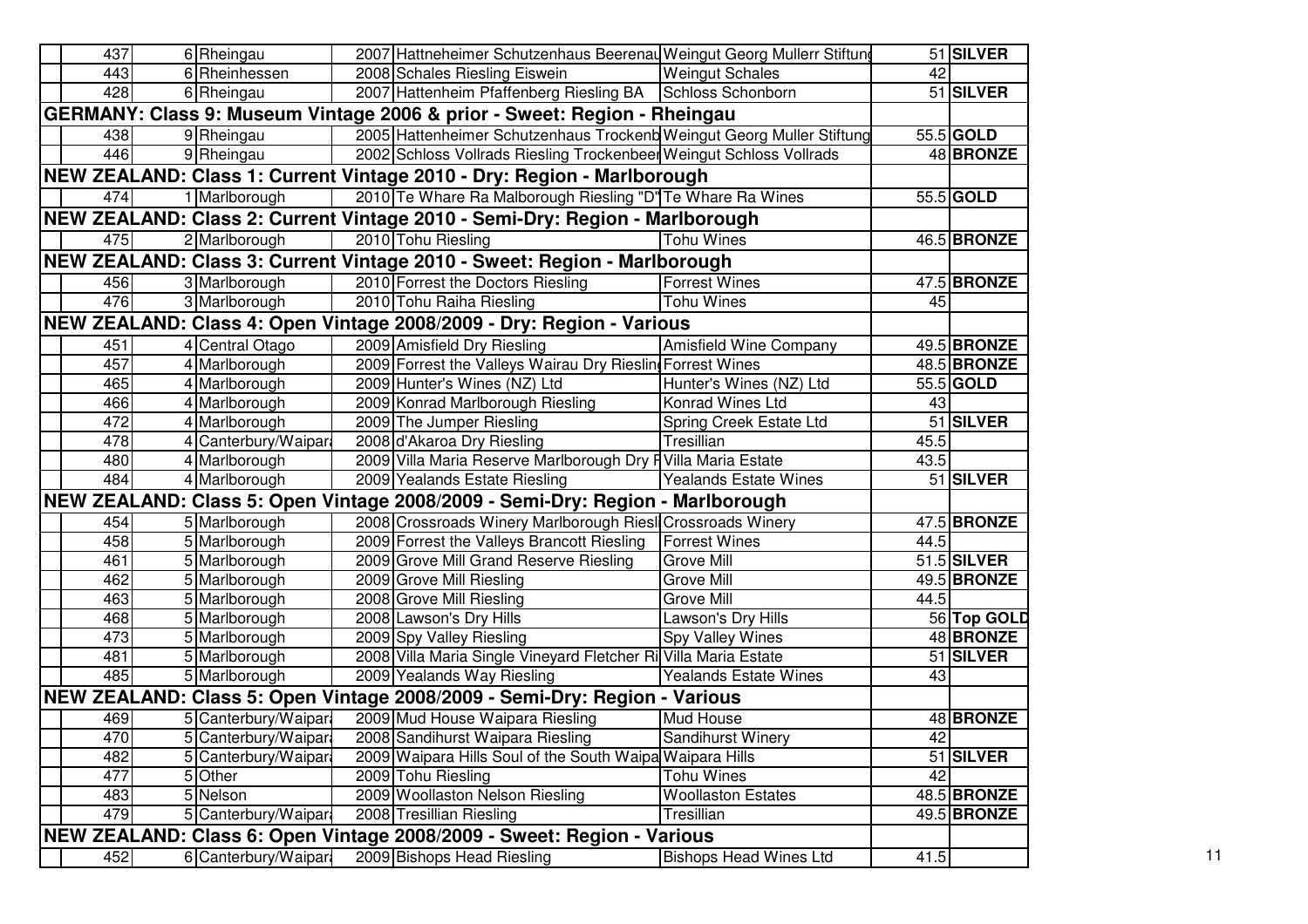| 453                                                                                       | 6 Canterbury/Waipara | 2008 Bishops Head Riesling                                                           | <b>Bishops Head Wines Ltd</b> |      | $47.5$ BRONZE |
|-------------------------------------------------------------------------------------------|----------------------|--------------------------------------------------------------------------------------|-------------------------------|------|---------------|
| 455                                                                                       | 6 Marlborough        | 2009 Crossroads Winery Medway Vineyard Crossroads Winery                             |                               |      | 51 SILVER     |
| 459                                                                                       | 6 Marlborough        | 2009 Forrest Botrytised Riesling                                                     | <b>Forrest Wines</b>          |      | 55.5 GOLD     |
| 467                                                                                       | 6 Marlborough        | 2009 Konrad Bunch Selection Riesling                                                 | Konrad Wines Ltd              | 43.5 |               |
| 498                                                                                       | 6 Central Otago      | 2009 Auburn Lowbuan Riesling                                                         | Auburn Wines Ltd              |      | 47 BRONZE     |
|                                                                                           |                      | NEW ZEALAND: Class 8: Museum Vintage 2007 & prior - Semi-Dry: Region - Various       |                               |      |               |
| 460                                                                                       | 8 Marlborough        | 2006 John Forrest Collection Riesling                                                | <b>Forrest Wines</b>          |      | 55.5 GOLD     |
| 471                                                                                       | 8 Canterbury/Waipara | 2006 Sandihurst Canterbury Riesling                                                  | Sandihurst Winery             |      | 47 BRONZE     |
| 464                                                                                       | 8 Marlborough        | 2007 Grove Mill Riesling                                                             | Grove Mill                    |      | 48.5 BRONZE   |
|                                                                                           |                      | SOUTH AFRICA: Class 1: Current Vintage 2010 - Dry: Region - Paarl                    |                               |      |               |
| 487                                                                                       | 1 Paarl              | 2010 Nederburg Winemaster's Reserve RiesNederburg Wines                              |                               | 46   |               |
|                                                                                           |                      | SOUTH AFRICA: Class 2: Current Vintage 2010 - Semi-Dry: Region - Swartland           |                               |      |               |
| 486                                                                                       | 2 Swartland          | 2010 Howard Booysen Riesling                                                         | <b>Howard Booysen Wines</b>   |      | 46.5 BRONZE   |
|                                                                                           |                      | SOUTH AFRICA: Class 6: Open Vintage 2008/2009 - Sweet: Region - Elgin                |                               |      |               |
| 488                                                                                       | 6 Elgin              | 2009 Paul Cluver Noble Late Harvest                                                  | <b>Paul Cluver Wines</b>      |      | 53.5 SILVER   |
|                                                                                           |                      | UNITED STATES OF AMERICA: Class 1: Current Vintage 2009 - Dry: Region - Various      |                               |      |               |
| 75                                                                                        | 1 Cayuga Lake        | 2009 Dry Riesling                                                                    | Sheldrake Point Vineyard      | 44.5 |               |
| 62                                                                                        | Columbia Valley      | 2009 Cold Creek Vineyard Riesling, Columb Chateau Ste Michelle                       |                               | 44.5 |               |
| 63                                                                                        | 1 Columbia Valley    | 2009 Waussie Riesling, Limited Release, CoChateau Ste Michelle                       |                               |      | 49 BRONZE     |
| 64                                                                                        | 1 Columbia Valley    | 2009 Dry Riesling, Columbia Valley                                                   | Chateau Ste Michelle          |      | 46.5 BRONZE   |
| 67                                                                                        | 1 Finger Lakes       | 2009 Fulkerson Dry Riesling                                                          | Fulkerson Winery              | 45   |               |
| 80                                                                                        | 1 Finger Lakes       | 2009 Dry Riesling                                                                    | Dr Konstantin Frank           | 45   |               |
| 94                                                                                        | 1 Finger Lakes       | 2009 Rooster Hill Dry Riesling                                                       | Rooster Hill Vineyards        | 43   |               |
| 100                                                                                       | 1 Niagra Escarpment  | 2009 Vasallo Estate Riesling                                                         | Spring Lake Winery            | 44   |               |
|                                                                                           |                      | UNITED STATES OF AMERICA: Class 2: Current Vintage 2009 - Semi-Dry: Region - Various |                               |      |               |
| 68                                                                                        | 2 Finger Lakes       | 2009 Fulkerson Riesling Reserve                                                      | <b>Fulkerson Winery</b>       | 44   |               |
| 69                                                                                        | 2 Finger Lakes       | 2009 Fulkerson Semi-Dry Riesling                                                     | <b>Fulkerson Winery</b>       |      | 48.5 BRONZE   |
| 70                                                                                        | 2 Finger Lakes       | 2009 Riesling                                                                        | Hazlitt 1852 Vineyards        |      | 46.5 BRONZE   |
| $\overline{74}$                                                                           | 2 Lake Erie          | 2009 Estate Dry Riesling                                                             | Johnson Estate Winery, LLC    | 46   |               |
| 81                                                                                        | 2 Finger Lakes       | 2009 Riesling Semi-Dry                                                               | Dr Konstantin Frank           |      | 49 BRONZE     |
| 90                                                                                        | 2 Finger Lakes       | 2009 Red Newt Cellars Riesling Semi-Dry                                              | <b>Red Newt Cellars</b>       |      | 55.5 GOLD     |
| 101                                                                                       | 2 Finger Lakes       | 2009 Dry Riesling                                                                    | Swedish Hill Winery           | 45   |               |
| 102                                                                                       | 2 Finger Lakes       | 2009 Riesling                                                                        | Swedish Hill Winery           |      | 48 BRONZE     |
| 88                                                                                        | 2 Lake Erie          | 2009 Semi-Dry Riesling                                                               | Mazza Chautauqua Cellars      | 42   |               |
|                                                                                           |                      | UNITED STATES OF AMERICA: Class 3: Current Vintage 2009 - Sweet: Region - Various    |                               |      |               |
| 61                                                                                        | 3 Hudson River Regio | 2009 Riesling                                                                        | Brotherhood, Americas Oldest  |      | 47.5 BRONZE   |
| 89                                                                                        | 3 Finger Lakes       | 2009 Penguin Bay Riesling                                                            | Penguin Bay Winery            | 44   |               |
| 91                                                                                        | 3 Finger Lakes       | 2009 Red Newt Cellars Circle Label Riesling Red Newt Cellars                         |                               | 43.5 |               |
| 95<br>3 Finger Lakes<br>2009 Rooster Hill Medium Sweet Riesling<br>Rooster Hill Vineyards |                      | 40                                                                                   |                               |      |               |
| 103                                                                                       | 3 Finger Lakes       | NV Blue Waters Riesling                                                              | Swedish Hill Winery           | 45.5 |               |
| 76                                                                                        | 6 Cayuga Lake        | 2009 Late Harvest Riesling                                                           | Sheldrake Point Vineyard      |      | 56 Top GOLD   |